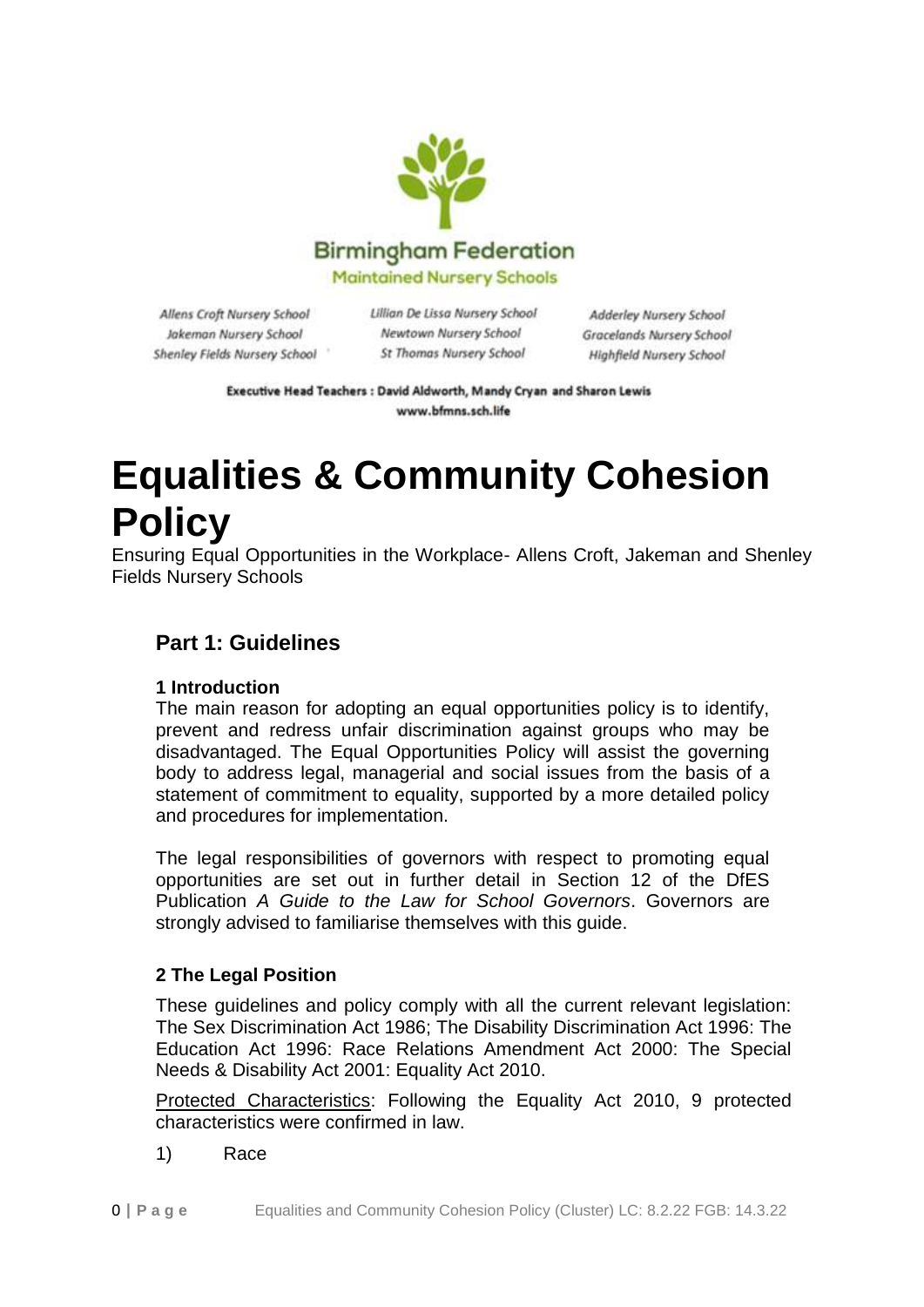- 2) Religion or Belief (inc. non-belief, druids)
- 3) Sex / Gender (including gender re-assignment)
- 4) Sexual Orientation
- 5) Transgender (do not have to be planning for re-assignment)
- 6) Age
- 7) Disability (extended definition "reasonable adjustment" extended to careers)
- 8) Marriage & Civil Partnership
- 9) Pregnancy & Maternity (inc. feeding in public)

These will be referred to as the "protected characteristics" throughout this document.

Equality Duties: The Equality Act 2010 also amended the duties under the law and established the responsibilities to:

- i. Eliminate Discrimination
- ii. Promote / advance equality of opportunity
- iii. Promote / foster good relations

There is, however, often a distinction to be made between what a provider of education does as an employer of staff and what that same provider does in relation to its children and students. The *Law of Education* concentrates on children and students in an educational environment rather than detailed information on discrimination in staff and employment. This needs to be covered under policies as they relate to employment; some reference is made to this in the latter part of these guidelines.

#### **3 Discrimination**

Discrimination under *The Equality Act 2010* can be direct or indirect and the Act also prohibits harassment and victimisation. But the ways in which discrimination, harassment and victimisation might become illegal depend quite often on the type of protected characteristic involved and on the exceptions elsewhere in the Act. The key sections are relevant to schools, as defined under the Education Act 1996, not to early years' settings which are not maintained nursery centres / schools. It should also be noted that victimising children by reason of protected characteristics amongst their parents or siblings is also generally unlawful.

The governing body of a school must not discriminate against: • a child applying to be admitted to the school;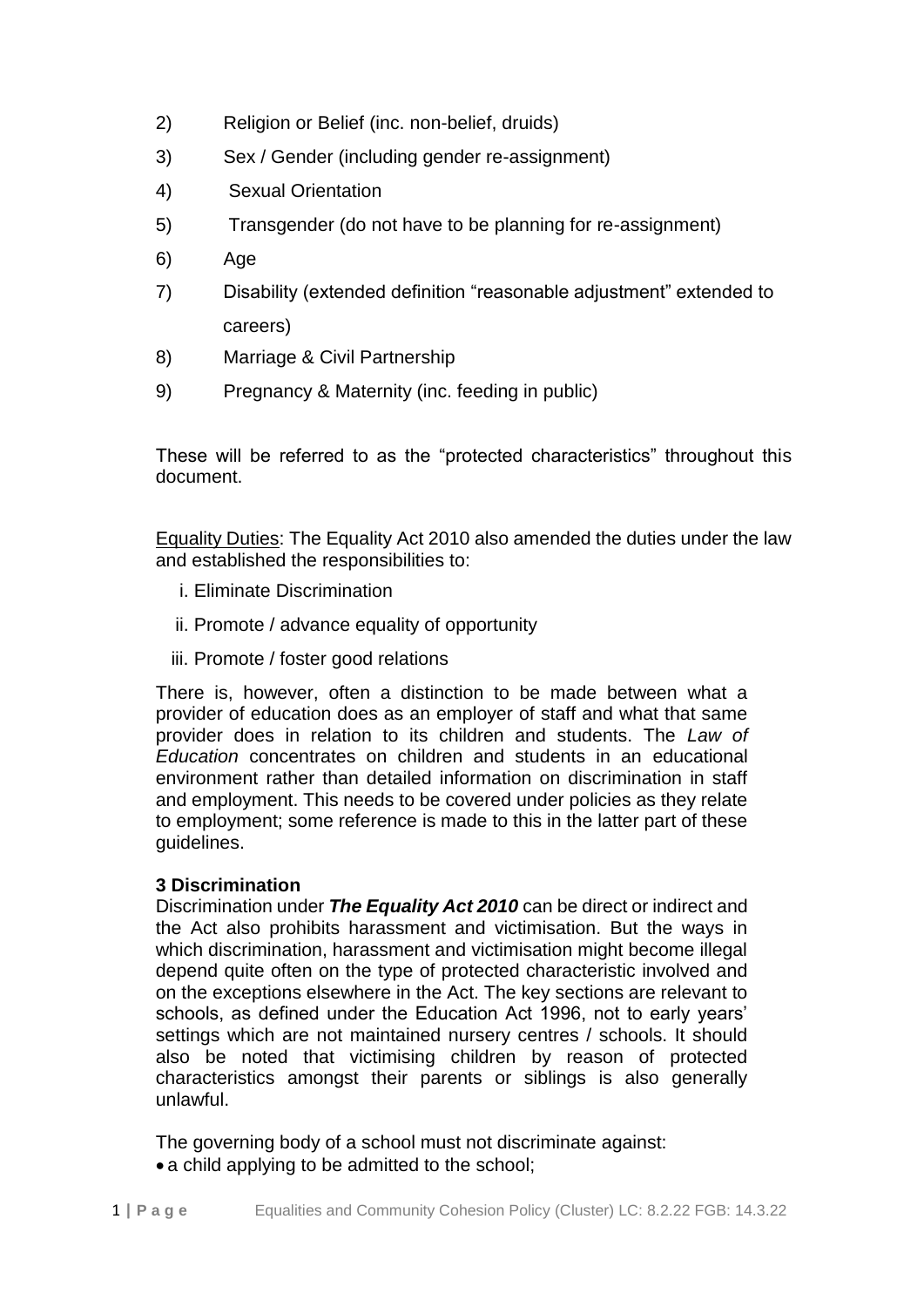- existing children;
- job applicants;
- existing members of staff;

on the grounds of their protected characteristic.

## **4. The** *Equality Act 2010* **combines the various strands:**

#### **4.1 Sex discrimination**

Under *The Equality Act 2010*, direct sex discrimination is where A treats B less favourably than A treats others, or would treat others, if the reason for the less-favourable treatment is B's sex or because B is breastfeeding. Women are, however, entitled to special treatment in connection with pregnancy, maternity or breast-feeding. Sex discrimination is generally unlawful in centres.

It covers recruitment policies, dismissals and redundancies, fringe benefits and other non-contractual matters and requires that women and men should be treated equally*. The Sex Discrimination Act 1986* removes differential compulsory retirement ages for women and men.

#### **4.2 Gender reassignment discrimination**

*The Equality 2010 Act* reminds us that gender reassignment is a process and not an event. Discrimination in connection with the provision of education on grounds of past, present or proposed gender reassignment is generally unlawful.

#### **4.3 Sexual orientation discrimination**

Discrimination in connection with the provision of education on grounds of sexual orientation is generally unlawful under the provisions of *The Equality Act 2010*.

#### **4.4 Race discrimination**

Race as defined in *The Equality Act 2010* includes colour, nationality and ethnic or national origins. Race is essentially a group characteristic, but one racial group can be part of a larger racial group. Discrimination in connection with provision of education on grounds of race is generally unlawful under the Act.

#### Note: *Race Relations Act 1976*

The Act makes it illegal to discriminate in recruitment, promotion, training and transfer, terms and conditions of employment or dismissal on grounds of colour, race, nationality or ethnic or national origins. Discrimination may be direct or indirect (see below). Where persons of a particular racial group are under-represented, either generally or in a section of the workforce, the Act enables employers to advertise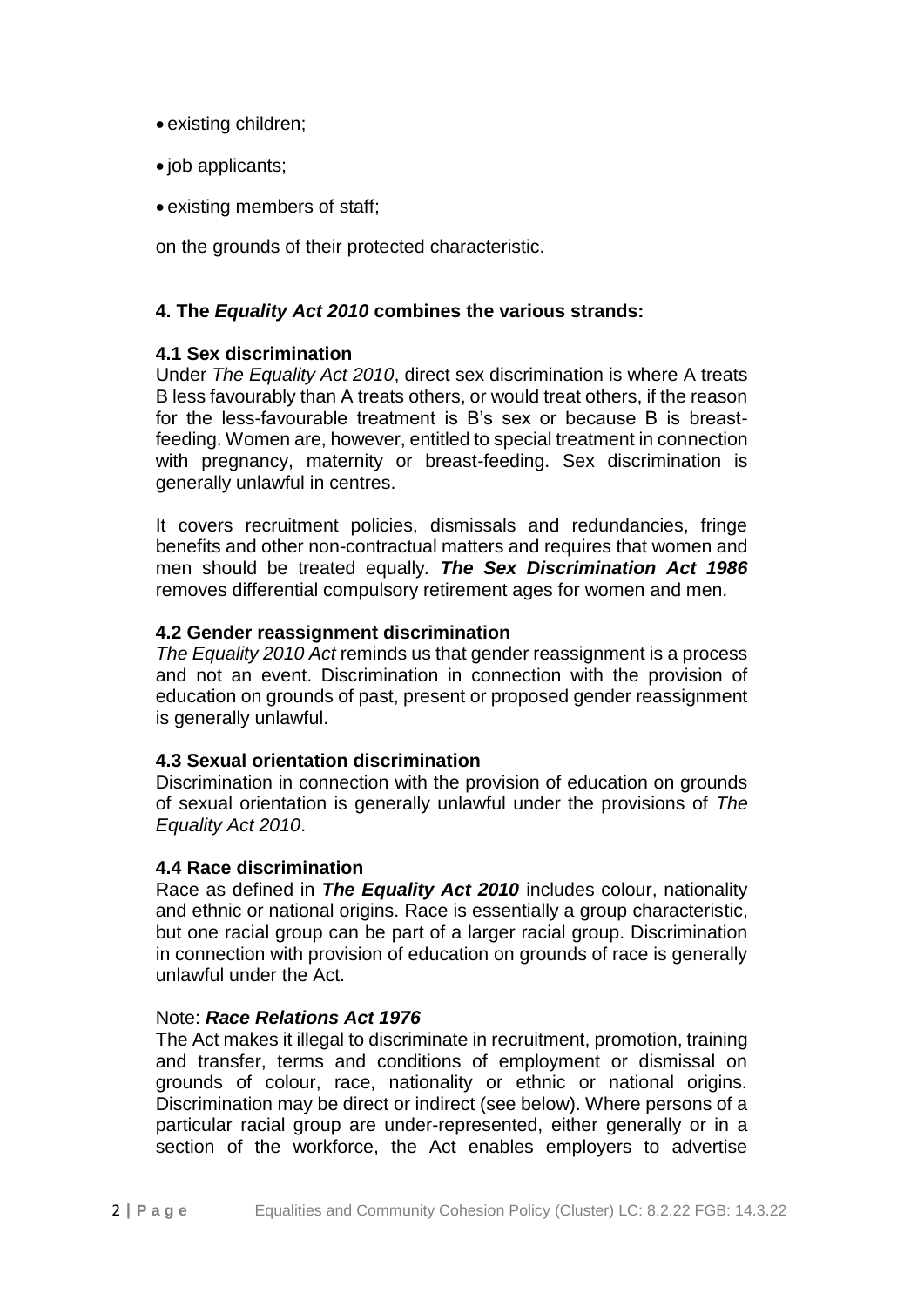vacancies in such a way as to encourage applications from persons of that racial group.

# **4.5 Race Equality**

The amendments to the Act give schools a statutory general duty to promote race equality and eliminate unlawful racial discrimination. All schools are required to have a written race equality policy in place.

### **4.6** *Religion or Belief discrimination*

In *The Equality Act 2010* any reference to religion includes a reference to a lack of religion. Similarly, belief means any religious or philosophical belief and a reference to belief includes a reference to a lack of belief.

NB: there are many important exceptions from legislation prohibiting discrimination on the grounds of religion or belief in relation to the employment of centre head teachers and teaching staff.

# **4.7Age discrimination**

Age discrimination would be a difficult area for local authorities and for all kinds of schools and centres, which have long-arranged classes and phases by chronological age more than by ability or achievement. However, age discrimination in schools and centres and in local authority provision of centres is not restricted by *The Equality Act 2010*.

#### **4.8 Marriage and civil partnership discrimination**

Discrimination relating to marriage or civil partnership is not restricted in the provision of education in schools and centres by *The Equality Act 2010.*

NB: further consideration should be given to this area as it relates to employment law.

# **4.9 Disability Discrimination**

There is a general requirement in *The Equality Act 2010* to make reasonable adjustments for those with disabilities and a more specific requirement to do so in the field of education. Special educational needs are also relevant to this area of discrimination. *Accessibility for disabled children* 

The Act requires local authorities in England and Wales to improve their centres and to improve the ways in which disabled children can access their centre's children information and their centre's curriculum. There must be a written accessibility strategy after due consultation and that strategy must be implemented within a reasonable time.

Under *The Disability Discrimination Act 1995 (DDA)*, employers, including local authorities and governing bodies, must not discriminate against disabled people applying for jobs, or against existing disabled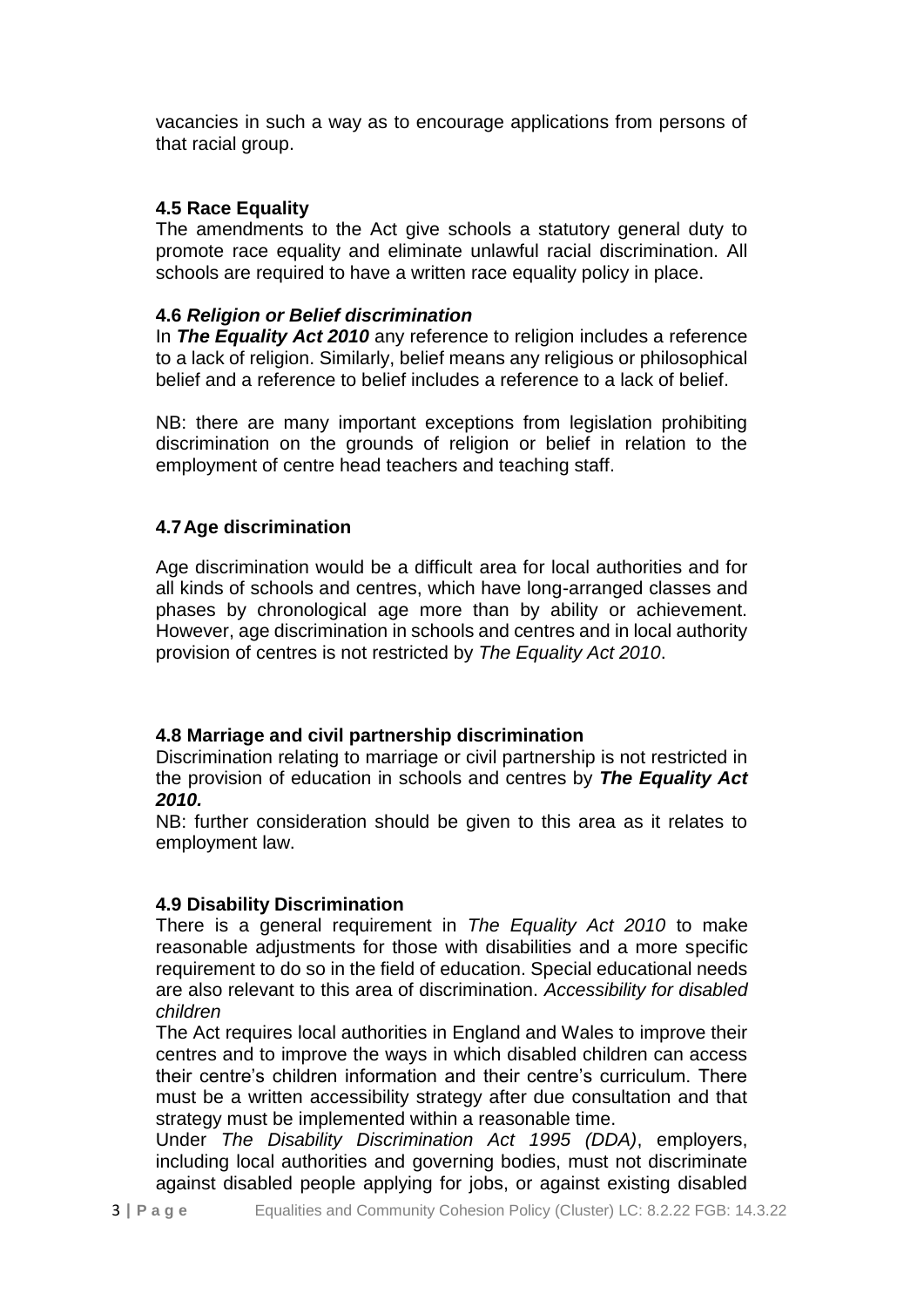staff. For these purposes, a person has a disability if they have a physical or mental impairment which had a substantial and long-term adverse effect on their ability to carry out normal day-to-day activities. The definition is wide. It is unlawful discrimination for an employer to treat a person less favourably than others for a reason relating to disability unless the treatment can be justified by the employer.

The *1995 Act* imposes a duty on employers to make reasonable adjustments if the premises or employment arrangements substantially disadvantage a disabled person compared with a non-disabled person. Examples might be installation of a ramp for an employee who uses a wheelchair, having staff notices in large print etc. Whether or not a particular adjustment is reasonable depends on a number of factors such as cost, practicability and effectiveness. Failure to discharge this duty will constitute discrimination unless the employer can justify their action. Complaints about disability discrimination can be heard by an employment tribunal (if related to an employment matter) or a county court (if they concern supply of goods, facilities or services).

Enforcement of *The Equality Act 2010* relating to disability in centres is possible through:

- centre admission appeals;
- centre exclusion appeals;

 application to the First-tier Tribunal (in England) or the SEN Tribunal for Wales.

#### **5. Direct and indirect discrimination**

Direct discrimination is always unlawful (with the exception of genuine occupational requirements – see below). Direct discrimination occurs when a person is treated less favourably than others in the same circumstances because of their protected characteristics.

Indirect discrimination can occur when a condition or requirement is applied equally but is such that the proportion of members of one sex, racial group etc. who can meet it is considerably smaller than the proportion of members of the other sex or other racial groups. Indirect discrimination is unlawful unless the person imposing the condition can show that it is justified, irrespective of the sex or race of the person to whom it is applied.

#### **6. We are committed to working towards community cohesion by:**

- promoting shared British values
- to be a school where children's rights are at the heart of our ethos and culture
- encouraging full participation in society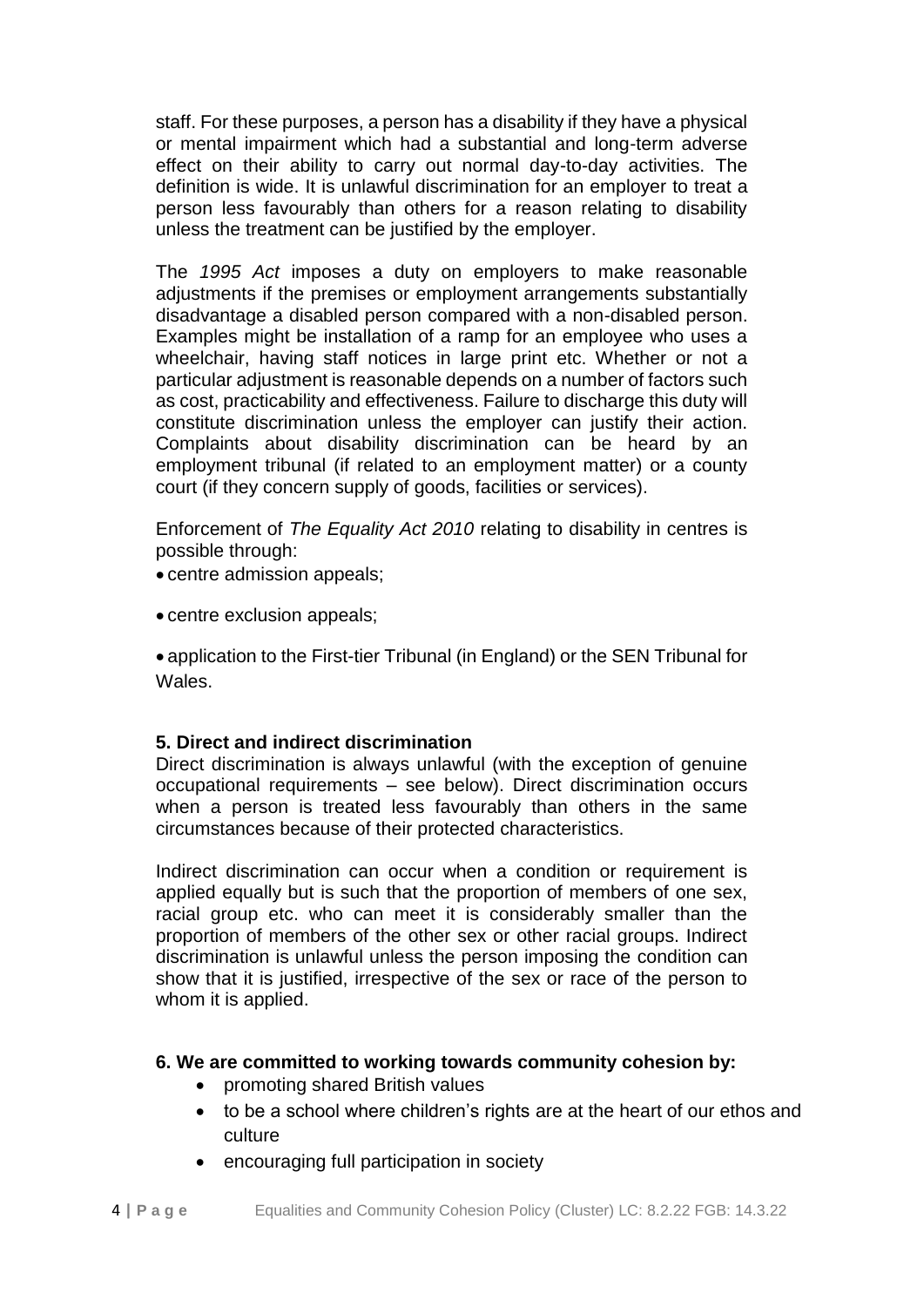• challenging intolerance and extremism

#### **Promoting common shared values**

To achieve this Allens Croft, Jakeman and Shenley Fields Nursery Schools will celebrate what we all have in common and respect the diversity of all of our citizens regardless of background, faith, gender or sexuality. We will ensure all young people have the opportunity to learn in an environment where building positive relationships is actively pursue.

We will encourage and support all in our communities to share greater responsibility to promote cohesion, to robustly challenge those that seek to work against and undermine our common shared values.

# **Challenging extremism and intolerance**

To achieve this aim the school will work to ensure:

- No promotion or unwitting support is given to individuals or groups that promote and propagate messages of hate and intolerance.
- Ensure appropriate linkage to the Prevent programme where appropriate
- Ensure all schools and educational settings promote our shared British values
- challenge illegal and harmful cultural attitudes and practices towards women such as Female Genital Mutilation, Forced Marriage and Honour-Based Violence.
- Actively promote opportunities for cross-community interactions in order to strengthen relationships and common bonds between communities of different backgrounds and isolate extreme voices
- encourage communities to report incidents of hate crime including anti-Semitism, Islamophobia or homophobic behaviour.

# **7. Code of Behaviour statement for all staff**

We aim to have a common vision and sense of belonging across all communities, the diversity of people's backgrounds and circumstances is appreciated and valued. At Allens Croft, Jakeman and Shenley Fields Nursery Schools we promote inclusive early years education and value the diversity of our schools communities supporting everyone to feel they have a stake in society, and are able to fully participate and contribute without prejudice or discrimination and strong and positive relationships exist and continue to be developed in our schools and it's wider communities. We believe that everyone in our city must have access to the same life opportunities. That they respect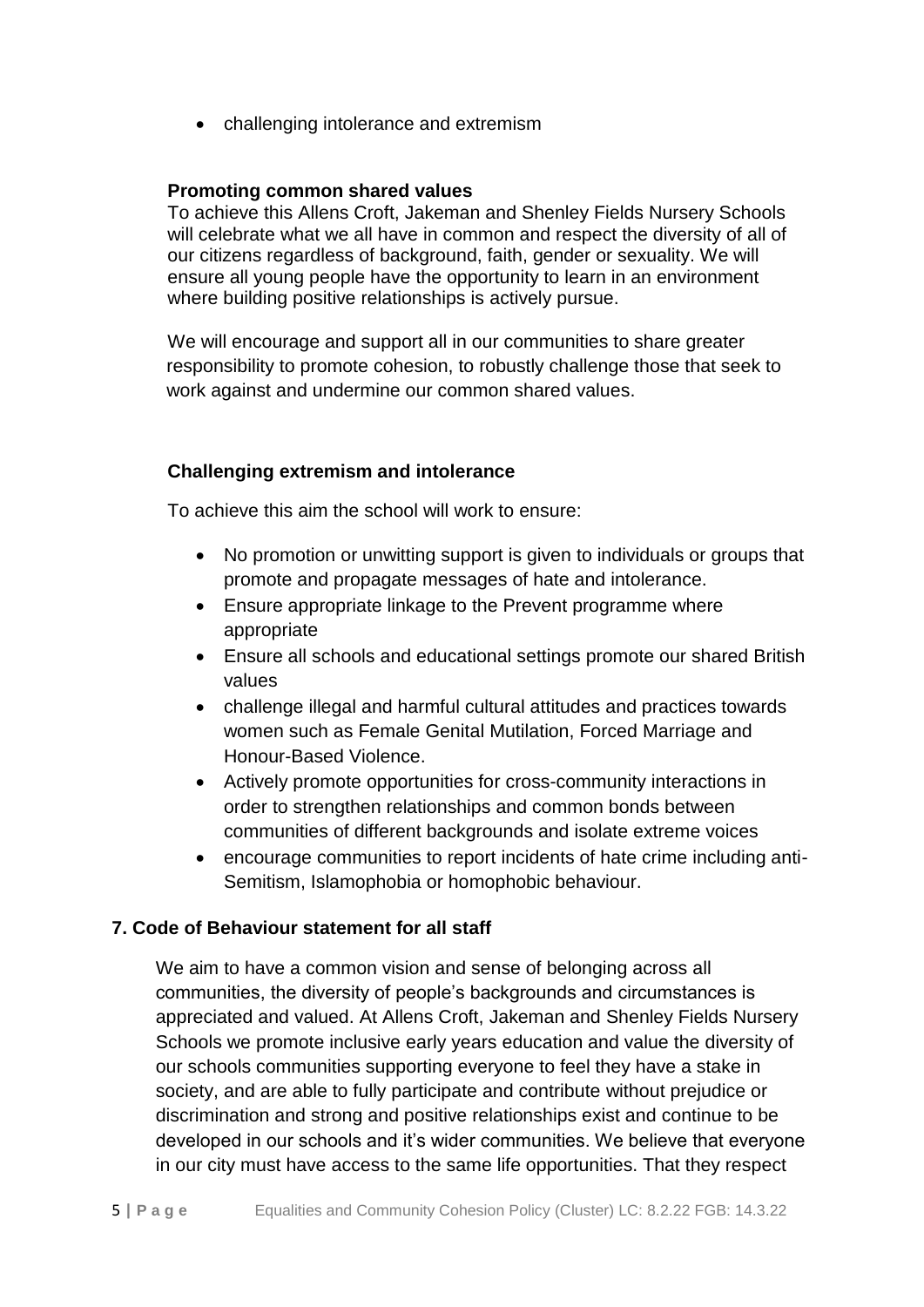the laws of this country and honour their responsibilities as citizens.

**These objectives are achieved through a commitment to shared British values and working towards the UNICEF Rights Respecting School award.** 

- **Democracy:** Everyone has a voice and a say in what we do and how we do it.
- **Mutual Respect:** We admire and acknowledge everyone's abilities, qualities and achievements
- **Liberty:** We have the freedom to make our own choices.
- **Tolerance:** We accept that everyone has a right to their own views and opinions
- **Rule of Law:** We have community rules and practices which keeps our learning community safe and a code of conduct for all adults working within our schools.

At Allens Croft, Jakeman and Shenley Fields Nursery Schools we are always striving to create the best possible learning environment for our children and this achievement shows that we are committed to promoting and realising children's rights and encouraging adults, children and young people to respect the rights of others in school. We to ensure that:

- The United Nations Convention on the Rights of the Child (CRC) underpins our values and decision making in school
- The whole school learns about the CRC and respects the rights of others
- Children are empowered to become active learners and active local and global citizens.

The UN Convention on the Right of the Child **Article 2** (Non-discrimination) "*The Convention applies to every child without discrimination, whatever their ethnicity, gender, religion, language, abilities or any other status, whatever they think or say, whatever their family background"*

#### **8. Genuine Occupational Requirement**

Discrimination is permitted in cases where a person's sex, race, religion or sexual orientation is a genuine occupational requirement for the job. Examples from the sex discrimination legislation are where a job had to be held by a man and not a woman or vice versa to preserve decency or privacy, such as where the job involved visiting changing rooms while they are in use. Further exemptions relate to single sex sport. In race discrimination law, provision of childcare or similar service promoting a particular racial group's welfare may be more effectively provided by someone of that race. It may then be permissible to specify that race as a genuine occupational requirement.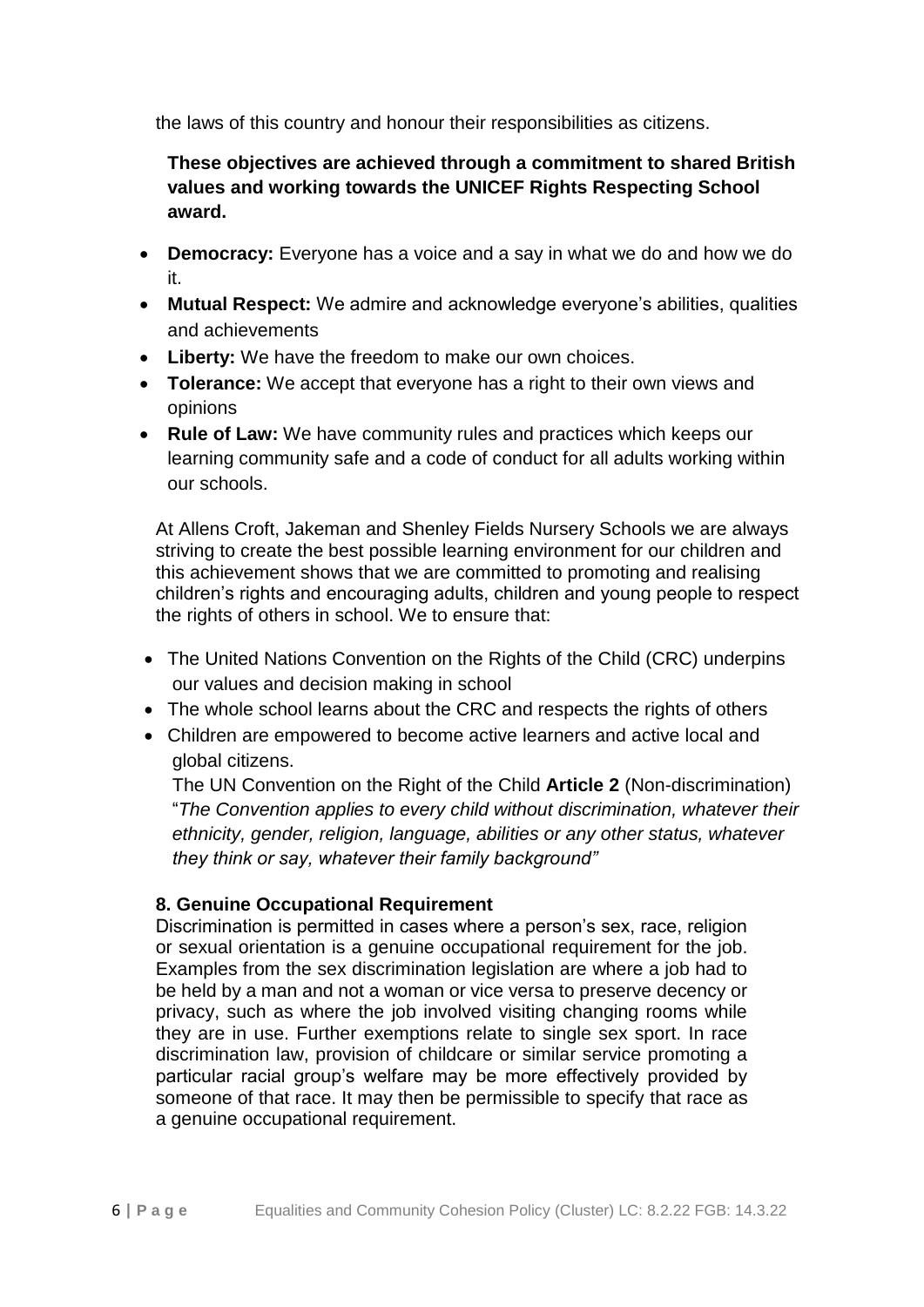#### **9. Equal pay**

*The Equal Pay Act 1970* requires that women are paid the same as men if they are employed to do the same work or work that is of equal value. Governing bodies should ensure that this requirement is complied with when making decisions about pay. The Equal Opportunities Commission has issued a code of practice on equal pay in order to provide practical guidance on how to ensure pay is determined without sex discrimination.

#### **10. Part-time workers**

*The Part-time Workers (Prevention of Less Favourable Treatment) Regulations 2000* give the right to part-time workers not to be discriminated against in comparison with comparable full-time workers, unless the employer has objective justification. Where appropriate the principle of 'pro rata' treatment should apply. An example of less favourable treatment would be the automatic selection of part-timers first in a redundancy selection exercise. The centre would almost certainly find it impossible to justify this.

These regulations apply both to women and men part-time workers. Additionally, as the large majority of part-time workers are women, detrimental treatment of part-timers is also likely to be indirect sex discrimination.

### **11. Complaints**

In relation to complaints in the employment context, the local authority or the governing body (whichever is treated as the employer for the purposes of the Acts) may be legally responsible for the discriminatory acts against employees or applicants for jobs – including acts carried out by the head Teacher or other members of staff. Such cases should follow the Complaints Policy of the school and HR procedures agreed by the Governing Body. Such cases can be taken to an employment tribunal. Discrimination complaints involving issues such as the admission of, or equal opportunities for children should follow the Complaints Policy of the school and can be considered by the Secretary of State or by a county court.

#### **12. The Rehabilitation of Offenders Act 1974**

This Act provides that if a convicted person completes a specified period without being convicted of further offences then the conviction can be held to be 'spent'. Accordingly these sentences do not have to be revealed and should not be used as a means of excluding people from employment or promotion. The important feature of this legislation is that certain occupations are not within the scope of this Act, for example, a job which involved substantial access to children under 18 years of age. In the cases of these 'exempt employments', all convictions whether spent or not can be taken into account. The Disclosure and Barring Service (DBS) handles disclosures of this data prior to appointment being made.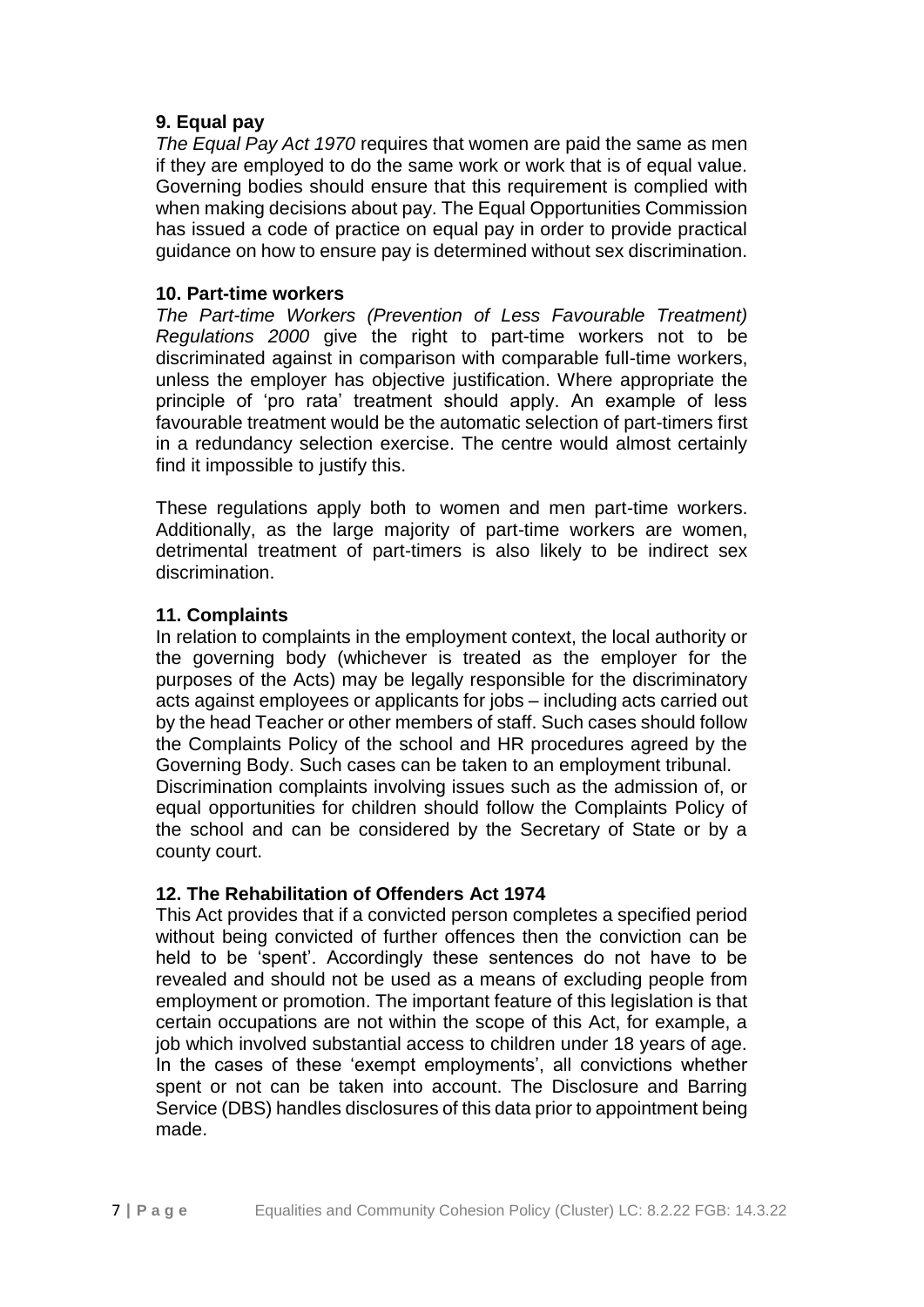## **13. Discrimination, Victimisation and Harassment**

See Appendix A for further information and definitions of discrimination, victimisation and harassment. Complaints relating to these matters must be dealt with promptly and investigated using the appropriate procedure, e.g. disciplinary procedure, anti-harassment policy and procedure.

#### **14. Who is the employer and who is responsible?**

Where the school or centre is maintained by the local authority then the LA is the employer of all staff. However, while the governing body of a school/centre have a delegated budget, they have powers over the appointment, suspension, discipline and dismissal of staff, even if the local authority are technically the employer of the school/centre staff.

Accordingly, where complaints are made about sex, race or disability discrimination concerning the exercise of these powers, it will normally be the governing body who are treated as the employer.

It follows that the governing body of a school /centre with a delegated budget will generally be the respondent in employment tribunal discrimination cases brought by members of staff (or job applicants), although any award of compensation or costs made by a tribunal would usually have to be paid by the local authority where they are the actual employer of the staff and where appropriate advice had been taken, e.g. from human resources advisors. Governors should be aware that compensation payments in sex and race discrimination cases are potentially unlimited and also that tribunals have the power to require individuals, as well as employers, to pay compensation.

#### **1. Equal Opportunities Statement of Commitment**

The governing body of our federated schools is committed to a policy of equality and aims to ensure that no employee, job applicant, child, parent or other member of the centre community is treated less favourably on grounds of Religion or Belief, Sex / Gender, Sexual Orientation, Transgender, Age, Disability, Marriage & Civil Partnership or Pregnancy & Maternity (See Part 1 Guidelines - section 2).

Any behaviour, comments or attitudes that undermine or threaten an individual's self-esteem on these grounds will not be tolerated. We aim to provide equal access to high quality educational opportunities and to ensure that everyone feels that they are a valued member of the centre community. We seek to provide a safe and happy environment where all can flourish and where cultural diversity is celebrated.

We aim to empower our children to make informed choices so that they are better prepared for the opportunities, responsibilities and experiences of life within their community. Equality of opportunity cannot be realised without the involvement and commitment of all members of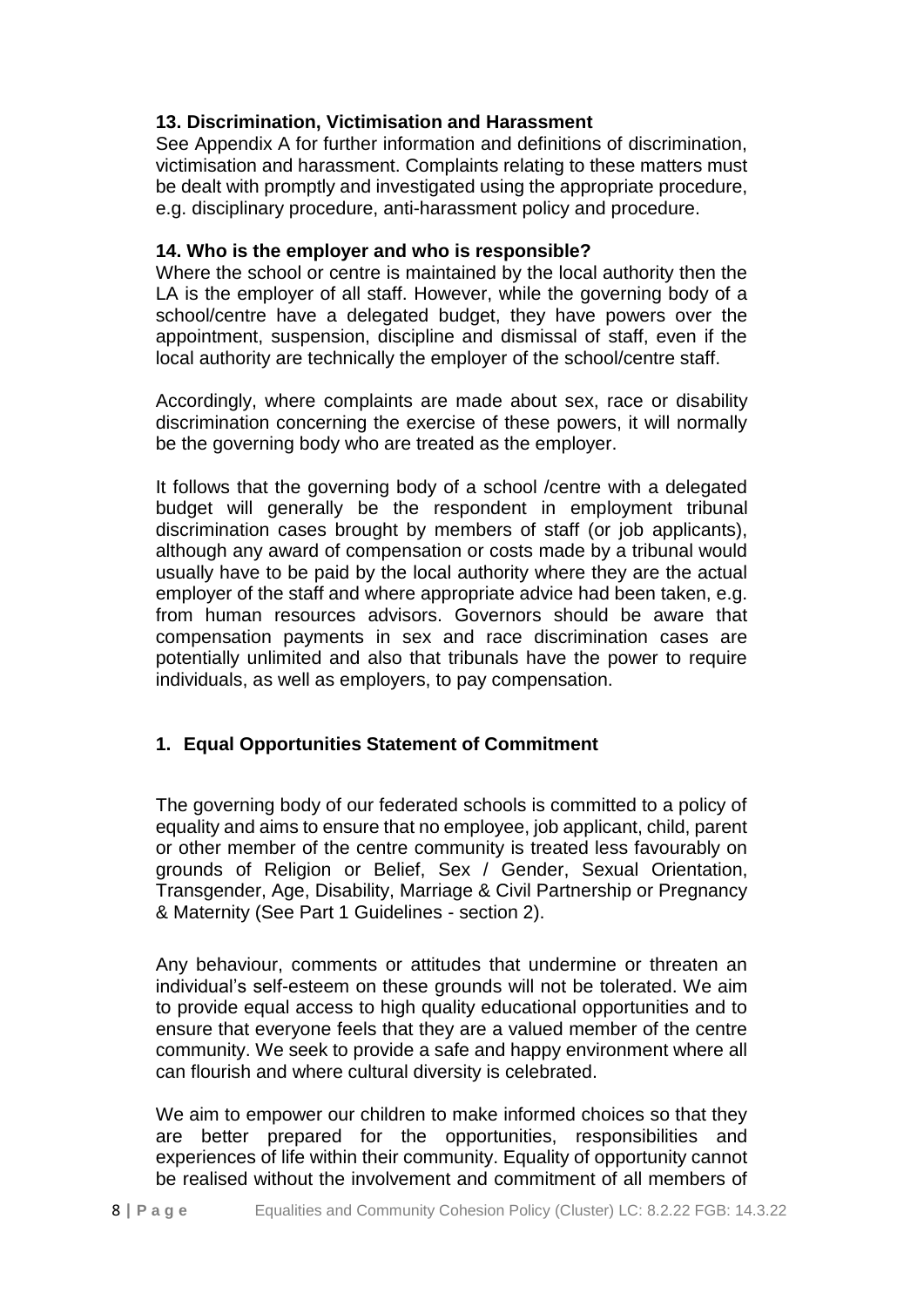the centre community and a common understanding of the pivotal role of equal opportunities in the context of the centre's ethos and values, in particular, the recognition that the role of all staff is crucial in the delivery of the objectives of the policy.

All members of the school community are responsible for promoting the equal opportunities policy and are obliged to respect and act in accordance with the policy.

### **2. Aims**

The governing body and schools, through this adopted Equal Opportunities Policy, aim to:

2.1 carry out its legal duty in complying with the relevant legislation (*including The Sex Discrimination Act, Race Relations Act, Disability Discrimination Act and Employment Equality Regulations*);

- 2.1.1 reinforce the school's position as a provider of high-quality education and as a good employer providing development opportunities;
- 2.1.2 ensure that equality remains high on the centre's strategic agenda;
- 2.1.3 establish good people management practice and to set out a proactive agenda in which discrimination is recognised as an organisational issue which needs an organisational response;
- 2.1.4 achieve a staffing composition that reflects the composition of the wider community;
- 2.1.5 ensure all staff work together with a shared sense of purpose to meet the needs of every child;
- 2.1.6 ensure that children and staff contribute towards a happy and caring environment by showing respect for, and appreciation of, one another as individuals;
- 2.1.7 ensure that complaints or evidence of failure to comply with the school's equal opportunities policy will be dealt with promptly and fully investigated according to the relevant procedure (e.g.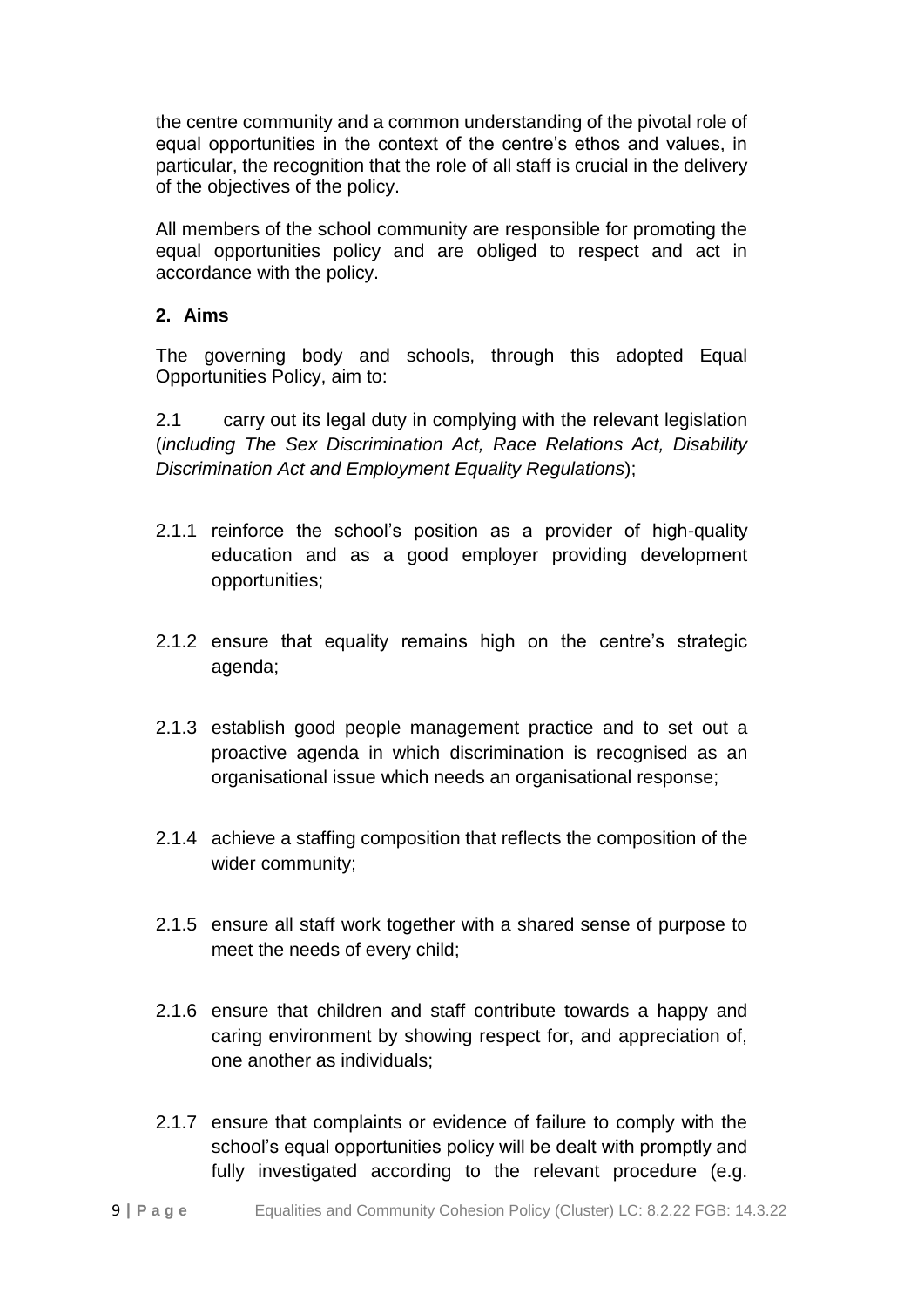complaints relating to staff may be investigated either under the disciplinary, grievance or anti-harassment procedure as appropriate). All forms of discrimination by any person within the school's responsibility will be treated seriously as such behaviour is unacceptable.

# **3. Policy and Planning**

Equal opportunities implications, including race equality, will be considered and recorded whenever centre policies are developed or reviewed. All policies will be regularly reviewed to provide a comprehensive and consistent process of monitoring and evaluation.

### **4. Employment**

4.1 *Appointments*: in all staff appointments the best candidate will be appointed based on strict professional criteria.

4.2 Family-friendly policies: the Governing Body is a family-friendly employer and will do its best to respond to the changing needs of all staff by publicising existing schemes designed to support employees in combining work and other responsibilities (parental leave arrangements, job share opportunities, flexitime where appropriate, carers' leave provision).

4.3 *HIV/AIDS*: our federation of schools recognise that people with HIV/AIDS suffer not only from the purely medical effects of the infection but may also experience prejudice and misunderstanding leading to unfair discrimination and victimisation. Our federation will, therefore, ensure that people with HIV/AIDS do not experience unfair treatment in relation to employment, as children or as other members of the centre community. Our schools will follow the detailed guidelines regarding staff recruitment and children admissions set out in Appendix B.

4.4 *Transsexual Employees and Gender Reassignment*: *The Sex Discrimination Act* now expressly covers discrimination on grounds of gender reassignment.

Our schools will consult with the LA and follow its Gender Reassignment Code of Practice. This provides clear guidelines in respect of recruitment and selection and arrangements for existing staff in cases of gender reassignment.]

# **5. Training and development**

The success of the Equal Opportunities Policy is closely linked to the provision of relevant training. Professional development involves a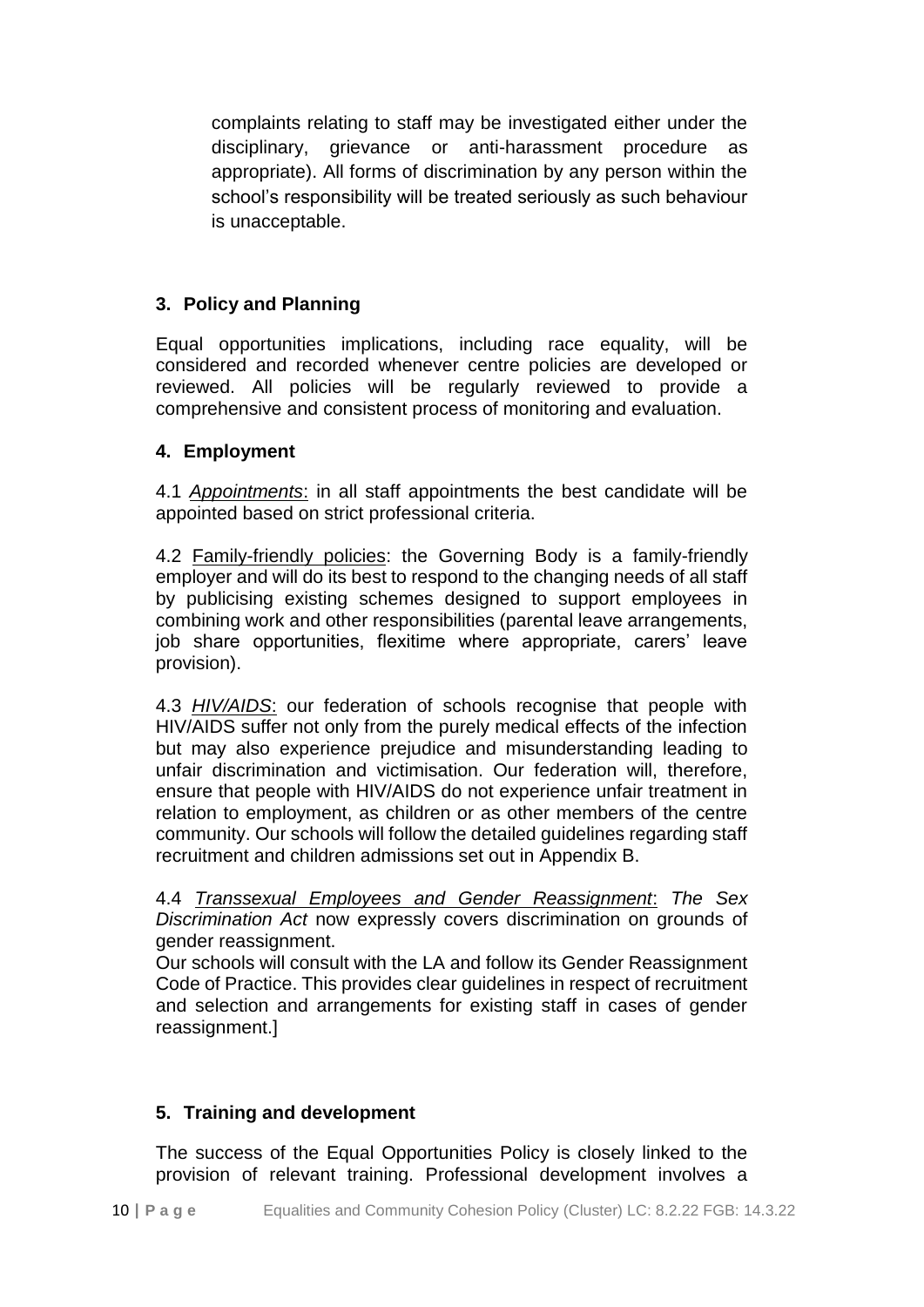continuous process of learning involving self-development, encouragement and motivation. The centre places great importance on the relationship between team leaders and their teams and will ensure that employees are encouraged and supported to take responsibility for their own learning and development in the context of the centre's performance management system.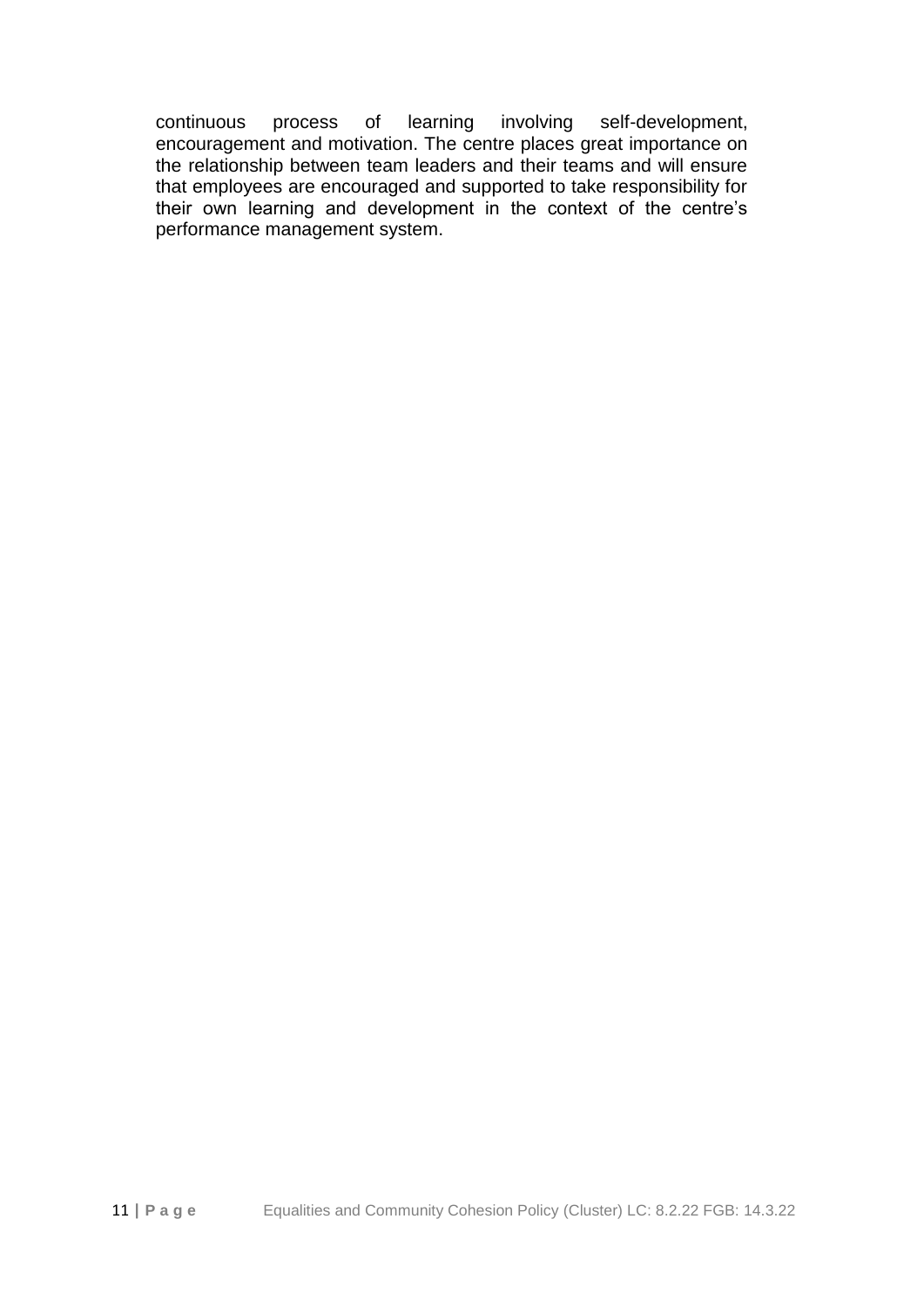The schools will endeavour to:

 enhance and develop the skills, knowledge and abilities of existing employees to realise their full potential, irrespective of background or employment status;

 provide equal access to training and development opportunities for all staff, including part time, on the basis of their assessed training needs;

 promote greater awareness of equal opportunities and the contribution which staff, governors, parents/guardians and children can make;

 equip employees with the skills to provide personal and organisational solutions, discriminatory practices and behaviour and to promote antidiscriminatory behaviour generally.

 Encourage governing body members to take up all relevant opportunities provided by the Local Authority's Governors Training Programme.

# **6. Children and the curriculum**

Our federation of schools follow the LA admission policies that do not permit sex, race, colour or disability to be used as criteria for admission. Our federation of schools aims to provide for all children according to their needs, irrespective of gender, ability or ethnic origin. *The Education Reform Act 1988* stated that 'the school curriculum should reflect the culturally diverse society to which children belong and of which they will become adult members.' Children should have access to a broad and balanced curriculum which avoids stereotypes and provides good role models for all children. Equality of opportunity should inform the whole of the curriculum and be reviewed regularly.

Equal opportunities issues will be taken account of in planning the curriculum. This should be reflected in curriculum planning documentation.

#### **6. Principles**

6.1 Equality of esteem – each person is an individual with unique needs. If children are to develop the self-esteem that is so vital for personal and social development, then they need to know that they are valued, both as an individual, and as member of a family or a community. Each member of staff is responsible for guarding and promoting the selfesteem of every child. We recognise that practices such as labelling, favouring, "nick-naming" and "writing off" all destroy self-esteem and weaken confidence – they have no place in our federation of schools.

6.2 Equality of Opportunity: Equalising opportunities means ensuring that everyone can achieve and that these achievements are valued. Staff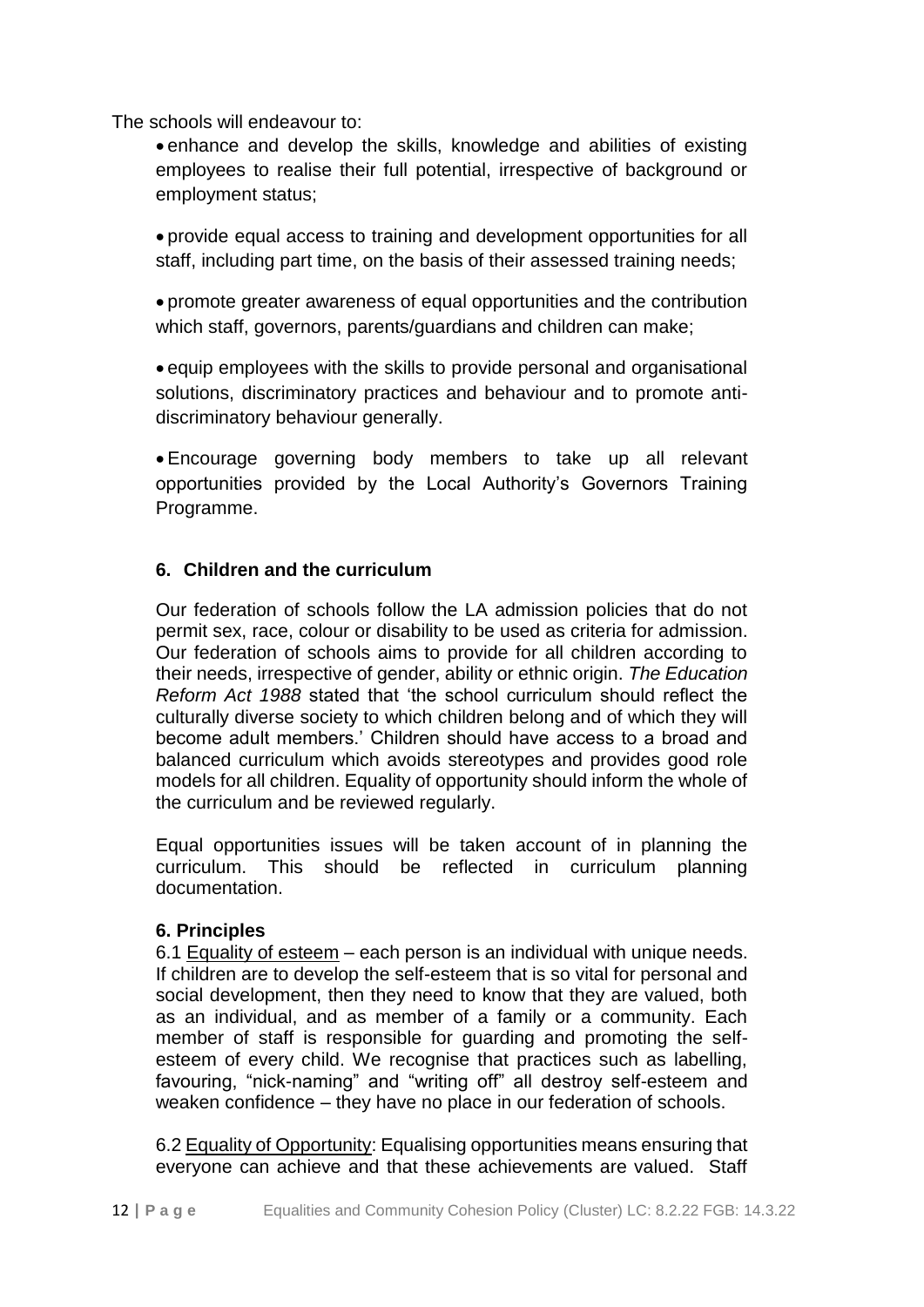believe that all children have a right of access to a curriculum that is broad, balanced and relevant to their needs and all families have a right of access services appropriate to their needs.

6.3 Equality of Contribution: staff, families and children contribute to the process of development within our schools by bringing to it their own experiences, values and perspectives. Such contributions should be used in our schools and should be valued and shared.

# **7. Aims**

7.1 To treat every member of the community as an individual, and to respect her/his strengths and talents.

7.2 To ensure all children have access to the Early Years Foundation Stage Curriculum.

7.3 To value cultural diversity.

7.4 To offer positive images and role models to children & families

7.5 To provide an inclusive environment in which every child, adult and young person can succeed and develop to his/her full potential.

7.6 To provide children with accurate, developmentally appropriate information about gender, sexuality, race, ethnicity, culture, language and ability.

7.7 To help children become aware of the shared physical & emotional characteristics that make us all human beings.

7.8 To help every member of our community develop respectful social skills.

7.9 To foster children's developing concept of fairness and feelings of empathy for each other.

7.10 To enable all concerned to foster critical thinking about stereotyping and acquire the skills and self-confidence to stand up for themselves, and others, against biased ideas and discriminating behaviour.

# **8. Objectives – for children**

- 8.1 Race, Culture & Religion
- $\ddot{\phantom{1}}$  To enable children to feel pride, but not superiority about their race, religion, culture, ethnicity & racial identity.
- $\downarrow$  To affirm and foster children's knowledge and pride in their cultural, ethnic & racial identity.
- $\ddot{\bullet}$  To foster children's curiosity, enjoyment and empathic awareness of

cultural differences and similarities.

 $\downarrow$  To teach children, in a developmentally appropriate way, to

 overcome any inappropriate responses triggered by cultural differences.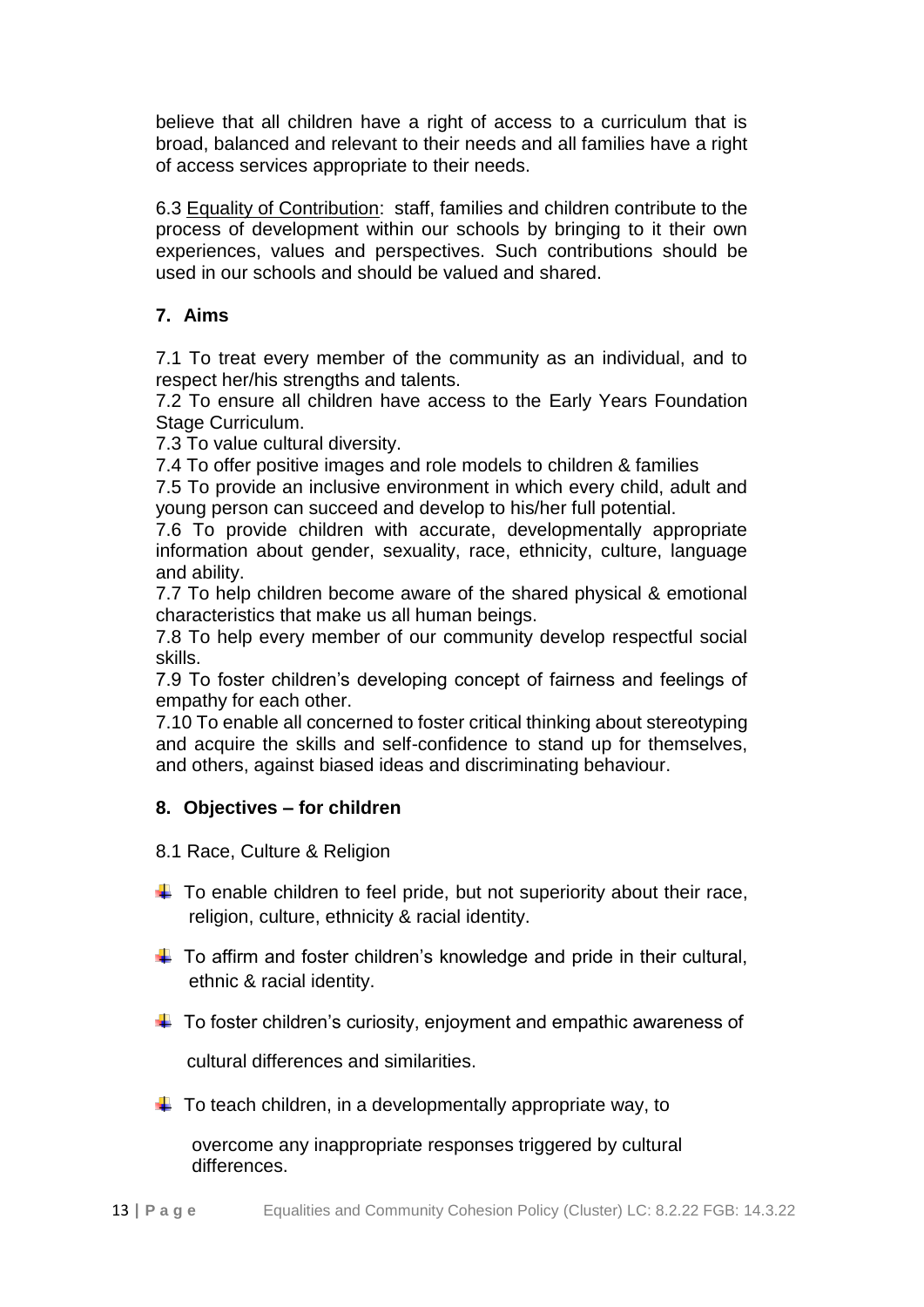# **8.2 Gender / Sexuality**

- $\ddot{\phantom{1}}$  To free children from constraining definitions of gender role so that no aspects of development will be closed off simply because of a child's gender.
- $\downarrow$  To promote equality of development for both sexes by fostering each child's participation in the activities necessary for physical, cognitive, personal, social and emotional growth.
- $\downarrow$  To develop children's skills for challenging sexist stereotypes and

behaviours.

# **8.3Disability**

 $\downarrow$  To enable children with disabilities to develop autonomy,

Independence, competency, confidence and pride.

 $\ddot{\phantom{1}}$  To provide all children with accurate, developmentally appropriate

information about their own and others disabilities.

 $\ddot{\phantom{1}}$  To foster understanding that a person with a disability is different in

one respect but similar in many others.

 $\ddot{\bullet}$  To enable all children to develop the ability to interact

knowledgeably, comfortably and fairly with people having various disabilities.

 $\ddot{\phantom{1}}$  To support children with disabilities who may be subject to name-

calling, biased attitudes or physical barriers.

# **9. Objectives – for adults**

 To increase awareness of personal attitudes about gender, sexuality, race, religion, ethnicity, culture, age and different physical/cognitive abilities.

 To gain an understanding of how young children develop identity and attitudes.

To learn to identify ways that all prejudices affect our community.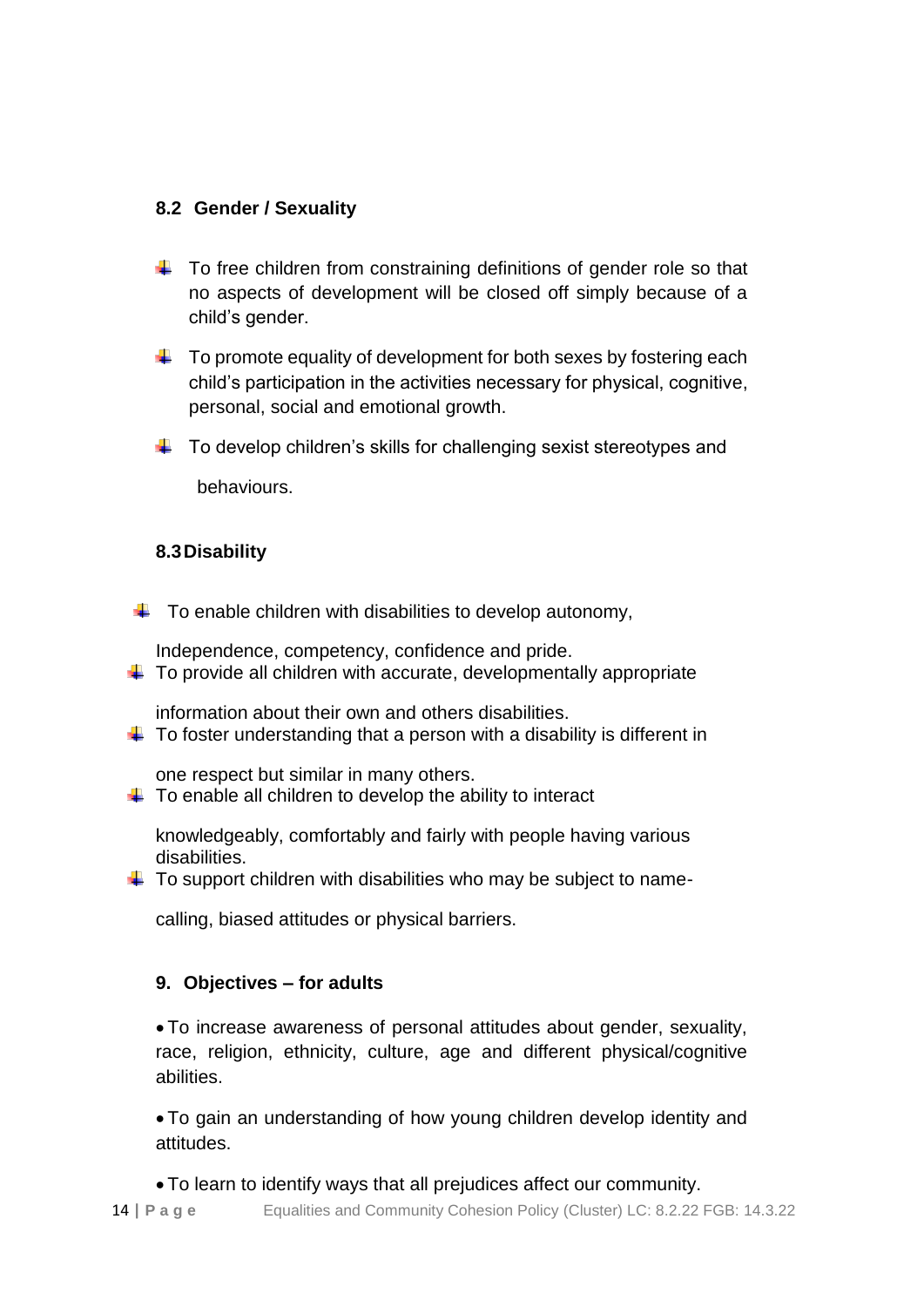To plan ways to introduce anti-bias activities and curriculum into our setting.

 To create safe settings for parents/carers to discuss with each other the issues raised by anti-bias work.

 To involve parents in curriculum development implementation and evaluation.

# **10.Responsibilities**

10.1 It is every adult's responsibility to ensure that their own attitudes and behaviour are free from discriminatory practices.

10.2 Staff should be aware of anti-bias strategies to use in planned and incidental activities and should make use of opportunities to discuss biased actions and attitudes with the children. The use of puppets at story/circle time is particularly useful.

10.3 Children will be taught developmentally appropriate strategies for challenging discriminatory behaviour and will be supported by adults to use these strategies.

10.4 All persons witnessing discrimination of any sort should challenge the behaviour in an assertive way (not aggressive) and then report it to the Executive Head Teacher.

10.5 Incident Reporting: Incidents are recorded on the appropriate proforma and kept on file. The information is reported to the L.A. on a termly basis.

#### **11.Practice Guidelines:**

11.1 General Guidelines:

- i. Everyone has the right to receive information, views and guidance in order to effectively make important decisions for themselves.
- ii. Discriminatory practices, against any of the 9 protected characteristics, are demeaning for all and must be challenged.
- iii. The richness of cultural diversity must be recognised and celebrated.
- iv. Differences between people should not be linked with ideas of superiority or inferiority.
- v. While there are real differences between people, no child or adult should be made to feel unhappy because they are 'different'.
- vi. No child or adult should be treated less equally than others because of these differences.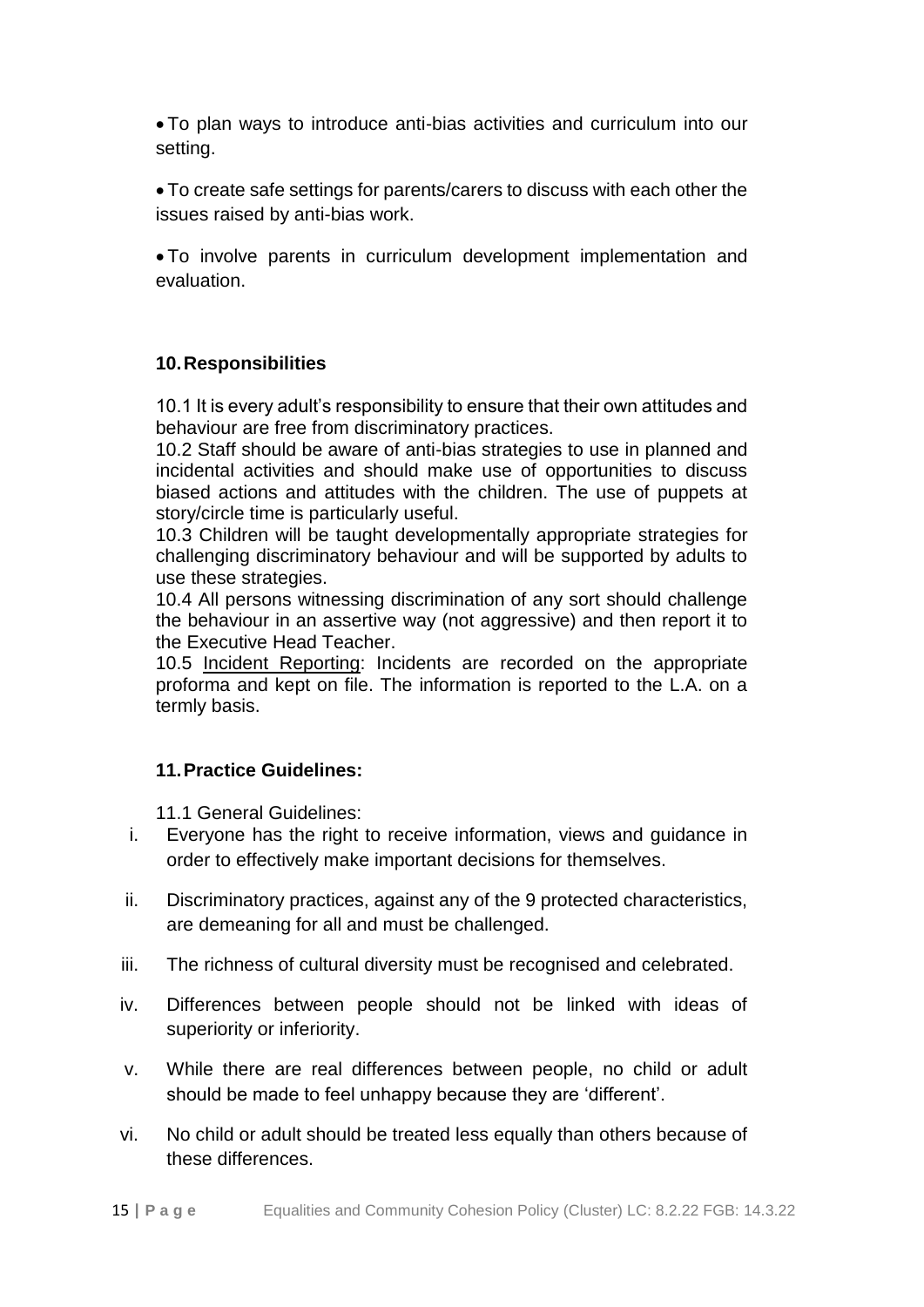- vii. Everyone is entitled to access a range of high-quality educational opportunities and career choices.
- viii. All children should be enabled to grow up with positive attitudes to those who are different from them as well as those who are similar to them.
- ix. An inclusive centre and education will benefit everyone by increasing our understanding and appreciation of each other's lives.

11.2 The Curriculum: The curriculum, in all areas of learning, will include planned activities that introduce ideas of difference and similarity and provide opportunities for children to discuss differences in gender, culture, ethnicity, race and ability in a non-judgemental manner. We will use an anti-bias approach to teach children to interact comfortably with differences, appreciate all people's similarities, and to recognise and confront ideas and behaviours that are biased.

11.2.1 Environment and Resources: A rich environment provides possibilities for exploring the 9 protected characteristics and sets the scene for practising anti-bias curriculum. The material and people resources in the classroom provide children with important information and alerts them to what the staff consider important or not important. Children are as vulnerable to omissions as they are to inaccuracies and stereotypes: what isn't seen can be as powerful as what is seen.

11.2.2 In order to provide positive images of diversity we will seek to use resources that depict all sorts of people in a wide range of contexts, and to eliminate resources that depict stereotypes or inaccuracies.

11.3 Teaching and Learning Strategies: Practitioners need to: -

- i. ensure that all children are enabled to access the full range of learning opportunities, both inside and outside.
- ii. work with children in a range of groupings, ensuring they have opportunities to work with others of different gender, race, ethnicity, culture and ability.
- iii. plan directed and non-directed activities that promote each child's strengths, background and self-esteem. This will include adapted or differentiated activities for children with differing needs,
- iv. respond to individual needs by varying the pace and length of session
- v. using signs, symbols
- vi. considering children's emotional well-being
- vii. being aware of each child's cultural heritage.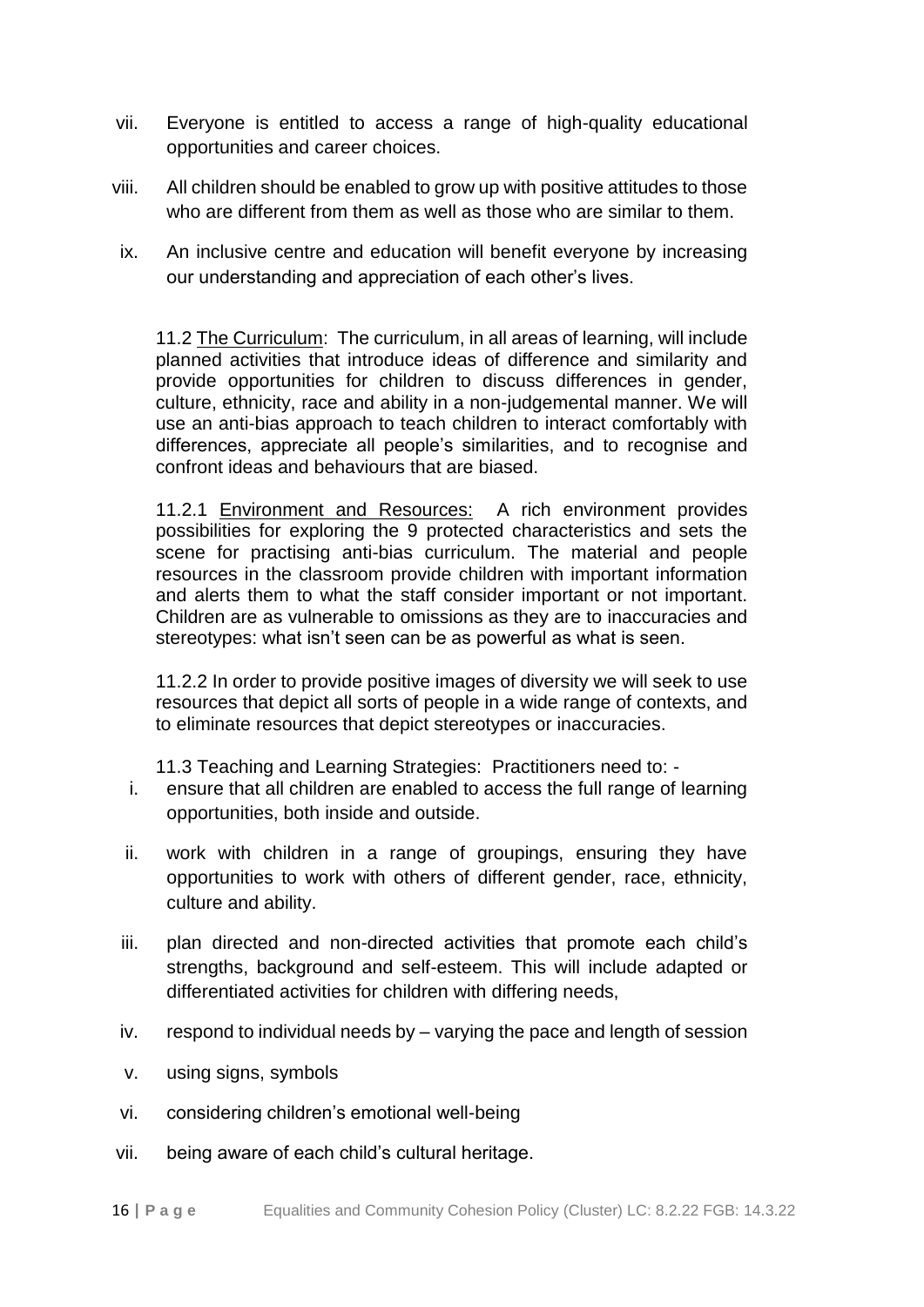- viii. Introduce the vocabulary for discussing difference and foster an atmosphere of mutual respect and trust to facilitate such discussions.
- ix. Support children to express their needs and opinions within the group.
- x. Challenge discriminatory attitudes and behaviour and support the children to challenge discrimination.
- xi. Teach children strategies for dealing with conflict and solving problems.
- xii. Promote interactions between children of different gender, race, culture, ethnicity and ability.
- xiii. Use positive praise with all children for their strengths and achievements.
- xiv. Act as positive role models through what they do and say.
- xv. Monitor access to each area of learning and intervene to ensure that all children have opportunity to use all equipment

# **12 Countering Discrimination**

12.1 We recognise that all forms of discrimination and harassment are harmful. We also recognise that discrimination may be unintentional or thoughtless rather that deliberate. We do not, however, believe that this is a reason to ignore such behaviour.

12.2 Many discriminatory comments are accidentally overheard. People who overhear such things have to judge how best to deal with the incident, and whether to leave it until later or to respond to it immediately. We encourage adults in the school to consider using one of the following statements in response to a discriminatory comment or action:

- I'm sorry you think that.
- I don't agree with you.
- What makes you think that?
- What makes you say that?
- That's not my experience.
- Please do not include me in that.

12.3 Countering discriminatory attitudes from young children is very different from dealing with the discriminatory attitudes of adults. We know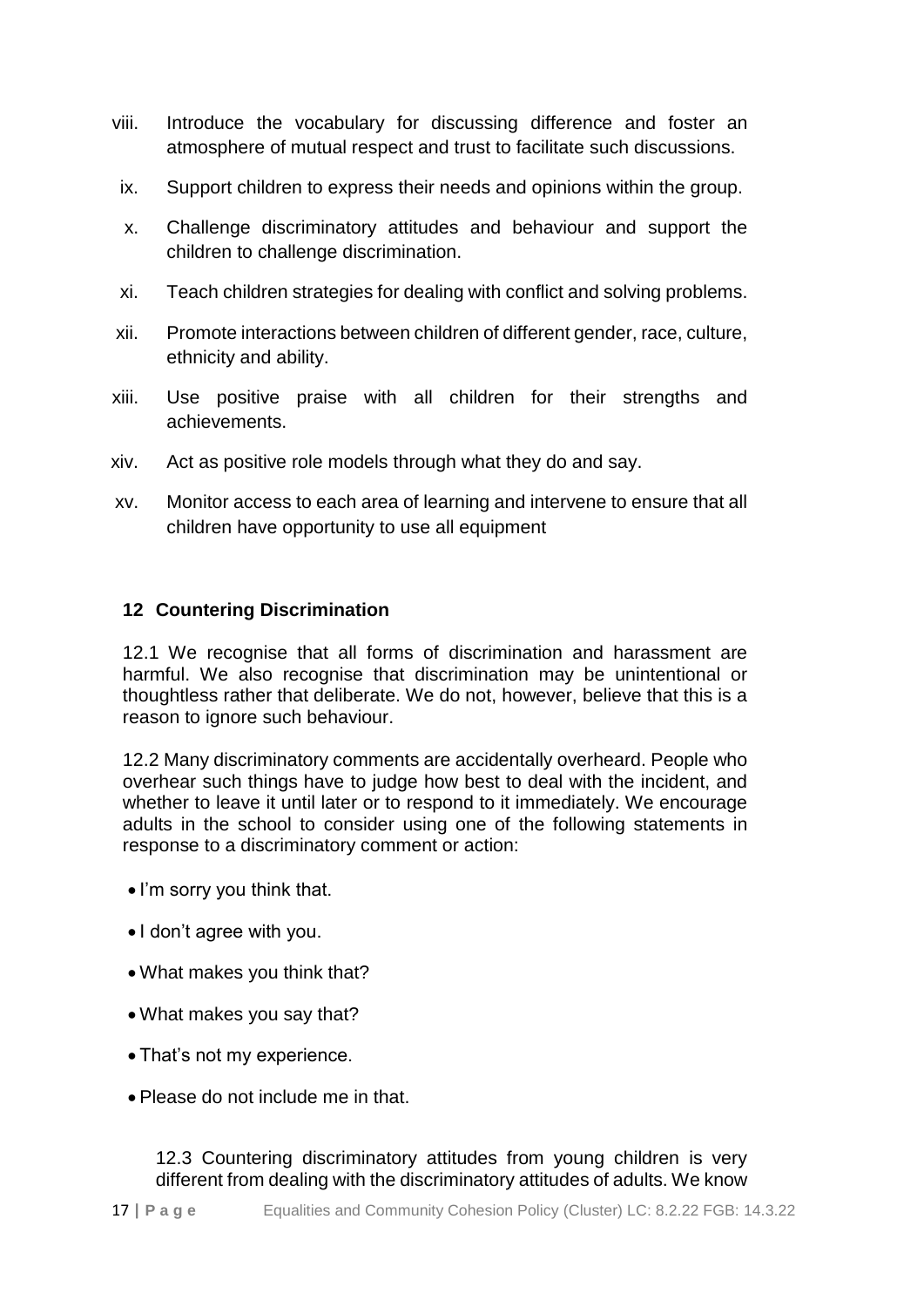that children have not yet had the opportunity to consider other information and points of view, so we address the situation particularly sensitively. The aim, after supporting the victimised child is to address the situation in a way that will enable the child to listen, understand, consider and change their behaviour.

12.4 Children can learn to take responsibility to tell adults when they witness any form of unkindness, racial abuse or name-calling. Staff can encourage this through the use of dolls and puppets in story and circle time sessions. These sessions can then be referred back to when an incident occurs.

12.5 The following procedures should be used to deal with any situation in which there is a victim and a perpetrator, be it verbal or physical abuse that occurs, and in situations involving children or adults:

- i. After identifying an incident as discriminatory, whatever its level of severity, the first priority is to comfort and support the adult or child who has been victimised.
- ii. Make sure that anyone listening to or overhearing the incident understands that what was said or done was wrong, hurtful and unacceptable.
- iii. Support the child or adult who has said or done something discriminatory while, at the same time, making sure they know it is wrong, hurtful and unacceptable and will not be condoned.
- iv. Explain why. Take care not to undermine the child or adult's self –esteem by ensuring that the incident itself, not the child or adult, is dealt with. Try to tap into their concepts of empathy and what it feels like to experience discrimination. Where appropriate, consider raising this sort of issue in circle or story time.
- v. Where appropriate, talk about the incident with the perpetrator and the victim.
- vi. Follow up the incident with whatever strategy is necessary to prevent it happening again, according to the circumstances and the incident itself. Work with staff, parents and children as appropriate.

#### **13. Recording and Reporting**

13.1 Verbal and physical abuse by adults should be reported to the head teacher who will record the incident on the appropriate proforma, which will be kept on file and passed to the Local Authority. For further information about behaviour management please see the Behaviour Management Policy.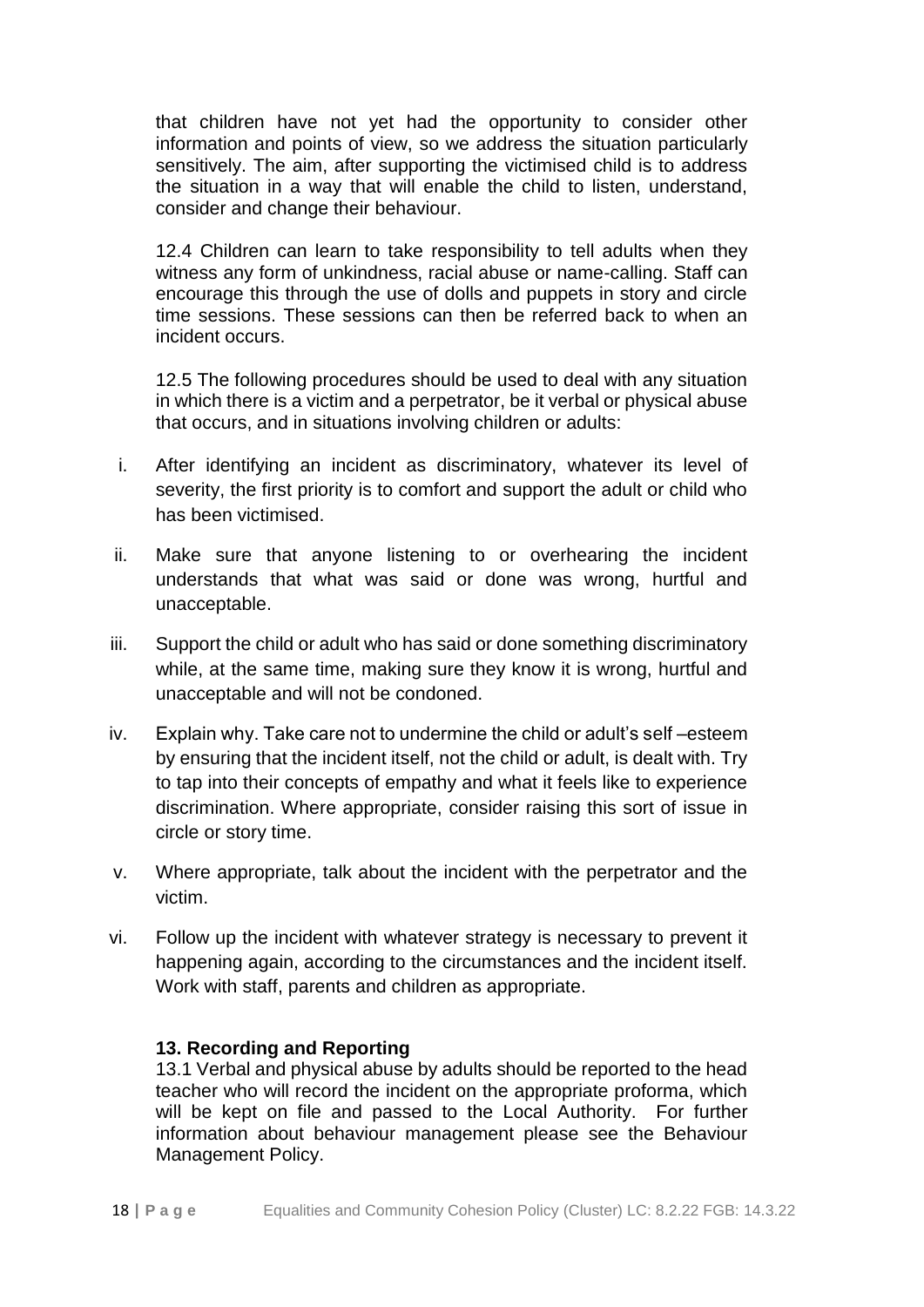13.2 The Executive Head Teacher will inform parents/carers if their child has been involved in a discriminatory incident and will be expected to work with the school to ensure that their child understands the issues involved and is helped to develop positive attitudes to difference.

13.3 Parents/carers/visitors who persist in discriminatory behaviour will be asked to leave the premises. In extreme cases the L.A will support the school in excluding perpetrators from school premises.

13.4 Monitoring: The Executive Head Teacher will monitor any incidents that occur and these will be reported to the Governing Body and the L.A.

### **14. English as an Additional Language**

Many of our children and parents have a home language other than English. Staff value this linguistic diversity and provide opportunities for children to develop and use their home language in their play and learning. The children will be at many stages of learning English. Some children are bilingual from birth because their families have talked to them in more than one language. Some children will be acquiring English as an additional language. As with their first language, this needs context through practical, meaningful experiences and interaction with others. These children may spend a long time listening before they speak English and will often be able to understand much of what they hear, particularly where communication through gesture, sign, facial expression and using visual support such as pictures and puppets is encouraged. Learning opportunities are planned to help children develop their English and support provided to help them take part in activities.

#### **15**. **Monitoring, Review and Evaluation**

Governors have a duty to ensure that policies are regularly monitored and reviewed. Monitoring is an essential aspect of this policy, as it should provide important information by which the federation of schools can measure its performance against its aims and objectives. Statistical information can also enable the governors and Executive Head Teacher to detect where potential or actual imbalances exist and to take steps to correct them.

15.1 Monitoring with respect to employment will be undertaken in the following areas: composition of the centre staff; recruitment trends; take up of training opportunities; promotion patterns; use of complaints procedure; use of grievance, disciplinary, harassment etc.

15.2 Monitoring with respect to children's progress will be undertaken in the following areas: review of the curriculum environment and resources; analysis of attainment of groups of children: scrutiny of reported cases of bullying or victimisation.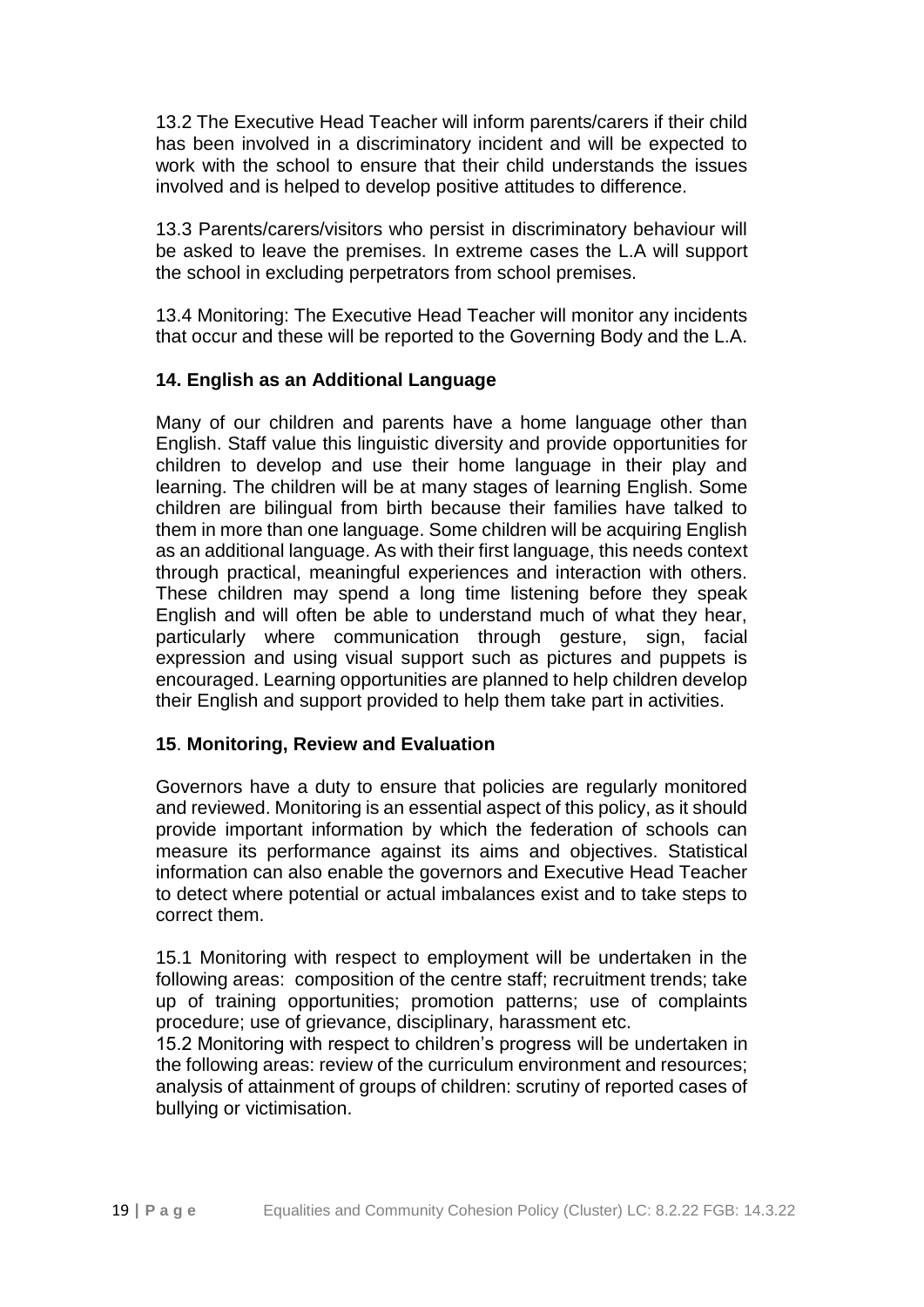## **16. Linked Policies:**

- **Anti-Harassment Policy and Procedure**
- $\overline{\phantom{a}}$  Behaviour Policy
- **+** Promoting British Values implementation advice
- $\ddot{\phantom{1}}$  Inclusion and Special Educational Needs Policy
- **↓** Teaching and Learning policy
- $\overline{\phantom{a}}$  British Values Statement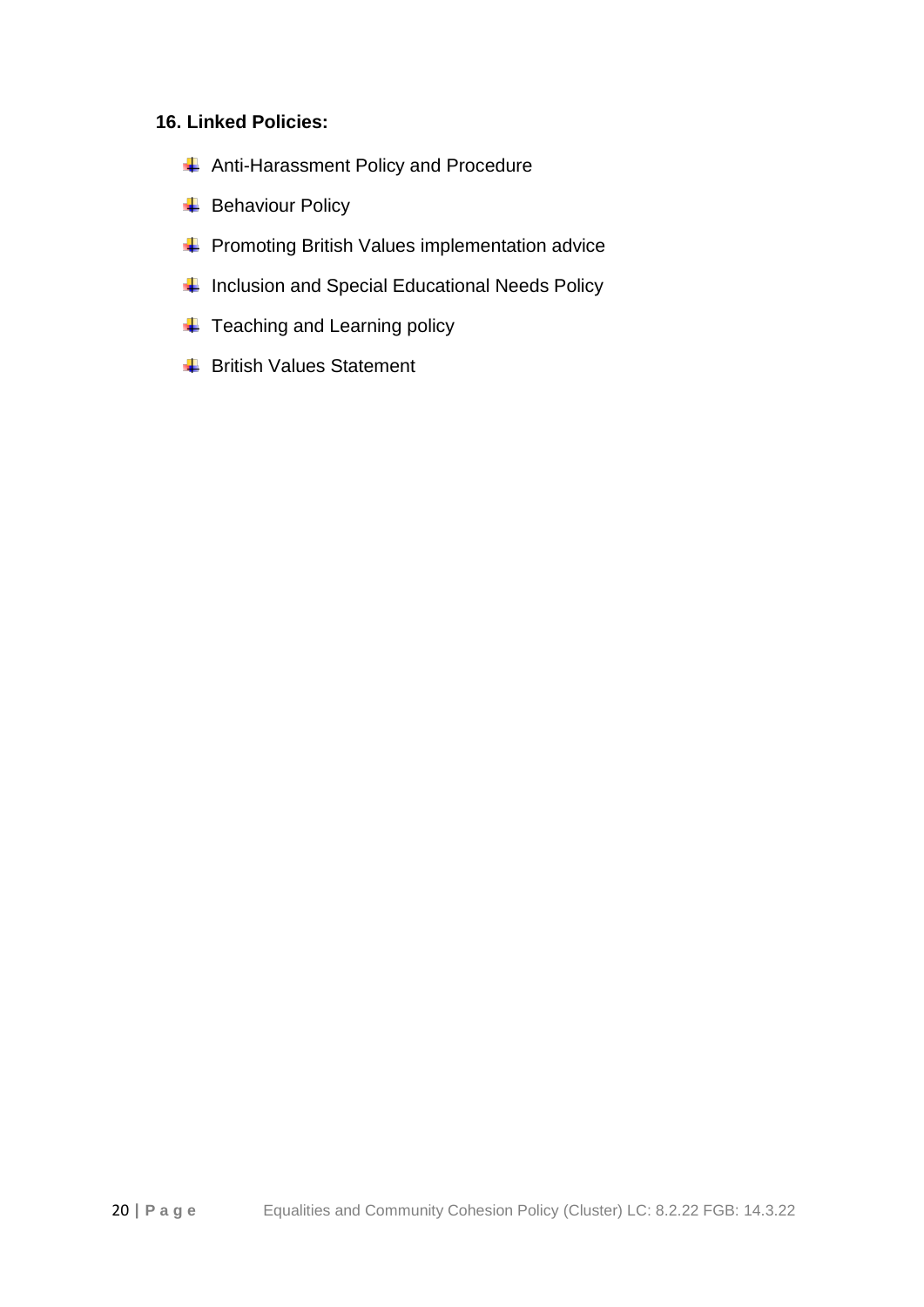# **Appendices**

## **Appendix A: Discrimination, Victimisation and Harassment**

Discrimination on grounds of race, sex, disability, religion or belief, or sexual orientation is illegal. However, for the school community, discrimination is also unacceptable on any of the other grounds referred to in this policy statement. Failure to comply with the policy will be fully and promptly investigated using the appropriate procedures.

There are four ways in which discrimination may occur:

*Direct discrimination*: This means treating someone less favourably than others would be treated in the same or similar circumstances on the grounds of race, sex etc.

*Indirect discrimination*: This means applying a requirement or condition which cannot be justified to all groups but which has a disproportionately adverse effect on one group because the proportion of that group which can comply is smaller than the proportion of the group(s) which can comply with it.

*Victimisation*: This occurs when a person is treated less favourably than other persons would be treated because that person has done a 'protected act' under the Equal Pay Act, Sex Discrimination Act, Race Relations Act or Employment Equality Regulations, for example, by bringing forward proceedings or giving evidence or information.

*Harassment*: Harassment can take many forms, from the most obvious abusive remarks to extremely subtle use of power. As with unfair or unlawful discrimination, harassment can be intentional or unintentional. However, the key issue is not simply the intention of the offender but the impact of the behaviour on the person receiving it.

Harassment may involve any of the following:

- physical contact or violence;
- offensive humiliating and intimidating remarks or actions;

 exclusion from participation in job-related or classroom-related discussions, training or social or other events;

- unfair work allocation;
- unjust or excessive or humiliating criticism of performance;
- offensive signs or notices;

graffiti;

 repeated demands or requests for sexual favours. (NB This is not an exclusive list)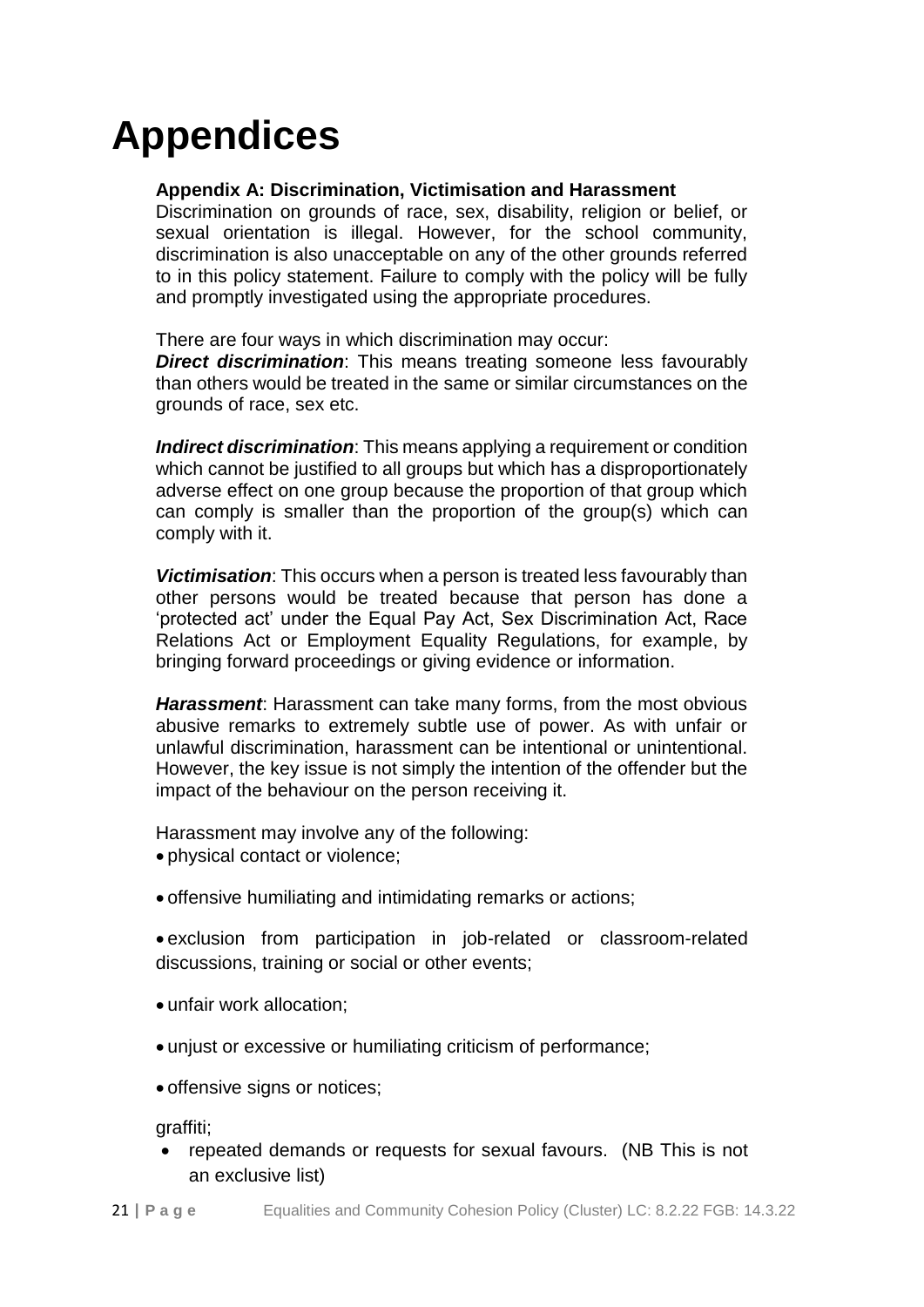# **Appendix B: HIV/AIDS guidelines**

The governors and centre will:

 ensure that job applicants who are deemed to be medically fit to perform the job for which they have applied, are not denied an offer of work solely because they are HIV positive. In arriving at the decision, the centre's normal recruitment criteria will be observed including the normal medical procedures;

 ensure, where possible, that resources are available to support employees or children with AIDS or other major health problems associated with HIV infection. The centre's normal rules and procedures regarding ill health will apply in such cases. Equally the centre will make appropriate arrangements for the provision of counselling (i.e. by referral to external agencies);

 give positive consideration to applications for unpaid leave for those with responsibility for caring for people with AIDS-related conditions in accordance with carers' leave arrangements;

 treat any breaches of confidentiality as a serious matter to be dealt with in accordance with the normal disciplinary (or other appropriate) procedure;

 provide appropriate training in relation to AIDS in order to combat fears and prejudice and to enable the centre community as a whole to function without risk to health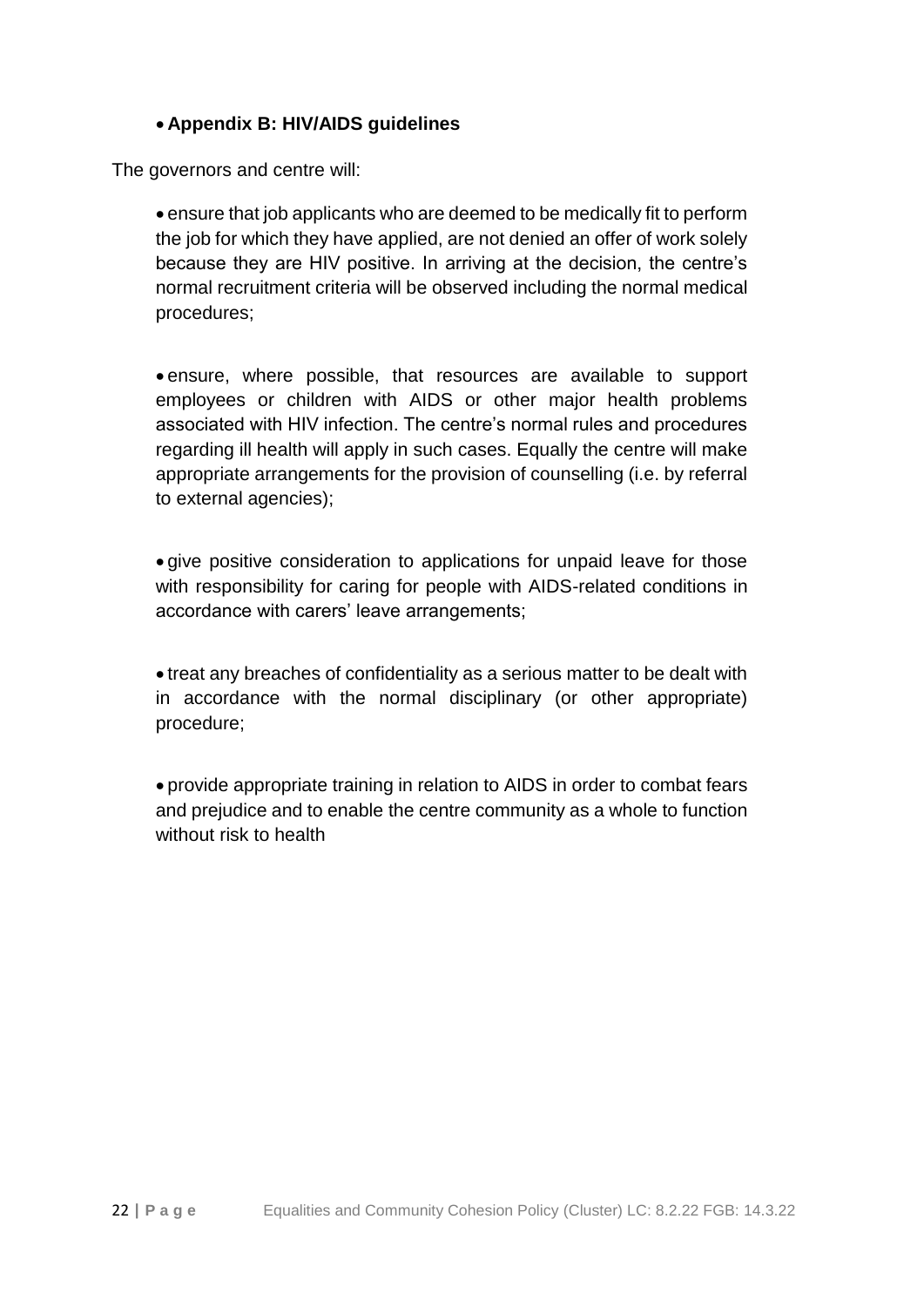# **Appendix C:**

# **Birmingham Community Cohesion Statement**

Birmingham has always been proud of its wonderfully diverse communities and the many cultures that have contributed to a vibrant city. For many years the city council's policy on social cohesion has rightly celebrated the benefits of a multi-racial and multi-faith city. This included a focus on building understanding and connections between different groups and promoting greater equality. However, it has become increasingly clear to us that the promotion of diversity and equality will not on their own lead to community cohesion.

## **In Birmingham, community cohesion means working towards a vision in which:**

- there is a common vision and sense of belonging across all communities
- the diversity of people's backgrounds and circumstances is appreciated and valued
- all citizens feel they have a stake in society, and are able to fully participate and contribute without prejudice or discrimination
- strong and positive relationships exist and continue to be developed in:

 $\bullet$ the workplace

in schools, and

in the wider community

As a council, we believe that everyone in our city must have access to the same life opportunities. That they respect the laws of this country and honour their responsibilities as citizens. These objectives are achieved through a commitment to shared British values. Including;

- the value of democracy and the rule of law
- individual liberty
- tolerance
- mutual respect of those with different faiths and beliefs
- equality and opportunity for all, where every citizen is given equal rights and treated with respect and dignity

This Statement is a re-positioning of the city council's approach to cohesion in order to tackle the new challenges faced locally, nationally and internationally. It is intended to provide a clear framework for supporting all the people of the city to be a; strong, united, resilient and cohesive community. It is our belief that this must be a city where your postcode or background does not determine your ambitions and achievements.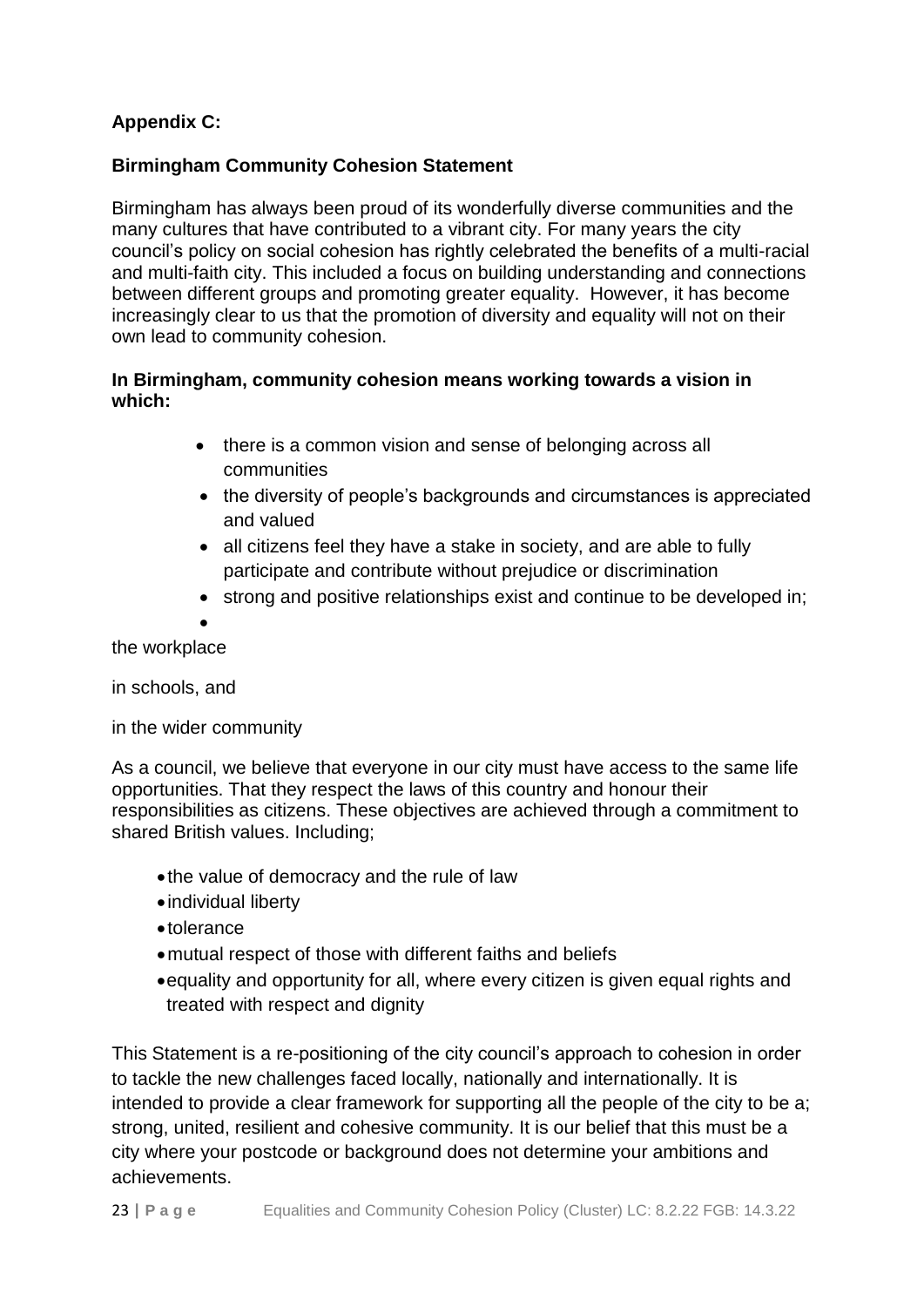This is also a place where we must all be prepared to stand up to anyone who seeks to act against our shared values. There is no room for extremism or intolerance from any corner of society in Birmingham. The city council will work with its partners and all its communities to challenge and neutralise the influence of those who seek to undermine cohesion in our city.

### **As a council, we are committed to working towards community cohesion by:**

- promoting shared British Values
- encouraging full participation in society
- challenging intolerance and extremism

### **Promoting common shared values**

To achieve this aim the city council will:

- celebrate what we all have in common and respect the diversity of all of our citizens regardless of background, faith, gender or sexuality
- support schools to ensure all young people have the opportunity to learn in an environment where building positive relationships is actively pursued
- encourage and support all partners and communities to share greater responsibility to promote cohesion
- to robustly challenge those that seek to work against and undermine our common shared values

# **Encouraging full participation in society**

To achieve this aim the city council will:

 work with educational partners and businesses to help boost opportunities including

access to education, employment, and English language training to those most vulnerable, especially women and young people

- challenge behaviours and practices that are discriminatory towards women and girls, such as equal access to education, justice and employment
- will actively work with local communities to identify those most isolated from the mainstream. And to create opportunities helping them to play a full and meaningful role in their communities and wider society
- will ensure that all people are treated equally and fairly and that rules are well understood by all residents